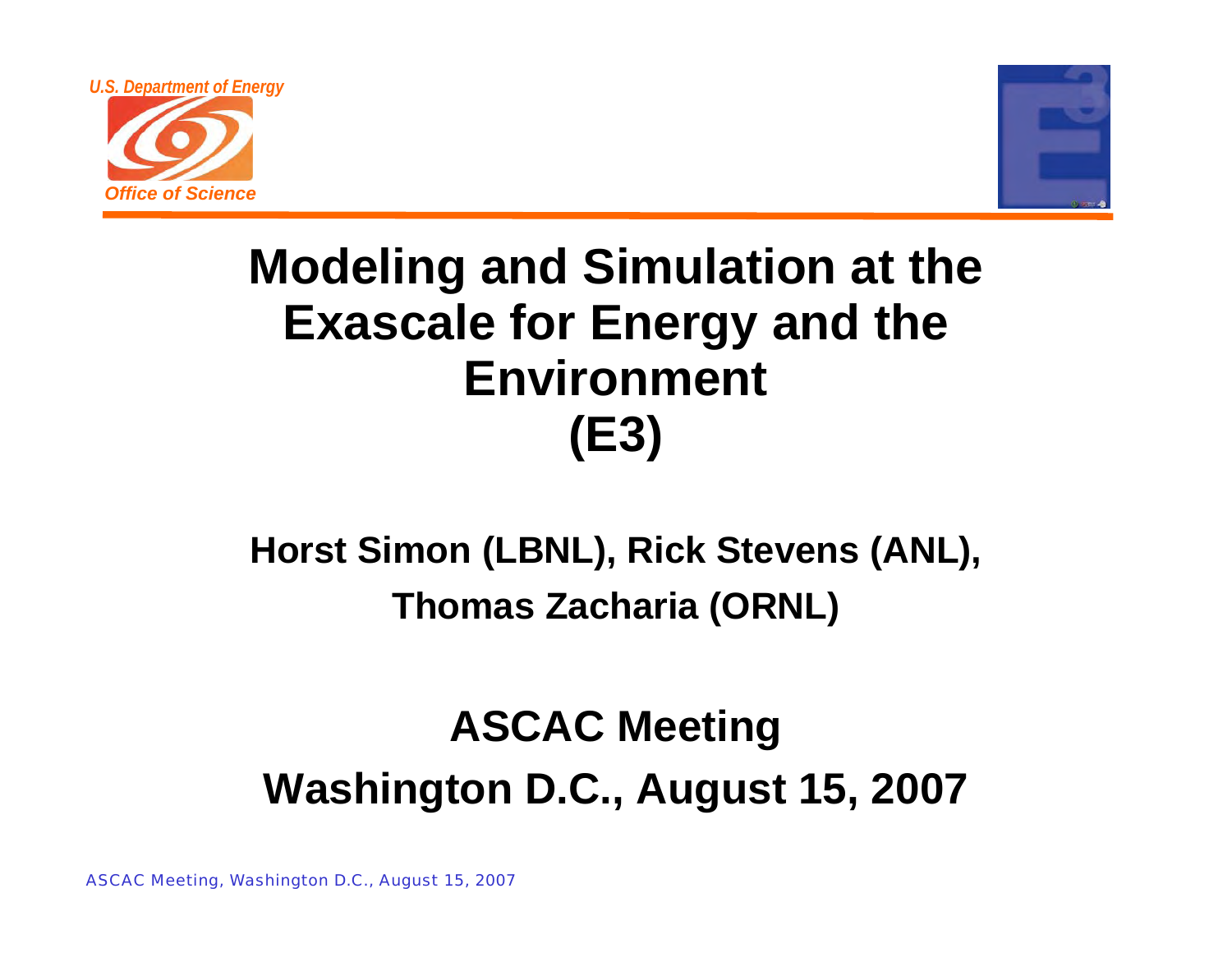

### **Modeling and Simulation at the Exascale for Energy and the Environment**



U.S. Department of Energy **Office of Science** 

#### Simulation and Modeling at the Exascale for Energy, Ecological Sustainability and Global Security An Initiative

The objective of this ten-year vision, which is in line with the Department of Bnergy's Strategic Goals for Scientific Discovery and Innovation, is to focus the computationa science experiences gained over the past tenyears on the opportunities introduced with exascale computing to revolutionize our approaches to energy, environmental sustainability and security global challenges.

#### **Executive Summary**

The past two decades of national investments in computer science and high-performance computing have placed the DOE at the forefront of many areas of science and engineering. This initiative capitalizes on the significant gains in computational science and boldly positions the DOE to attack global challenges through modeling and simulation. The planned petascale computer systems and the potential for exascale systems shortly provide an unprecedented opportunity for science: one that will make it possible to use computation not only as an critical tool along with theory and experiment in understanding the behavior of the fundamental components of nature but also for fundamental discovery and exploration of the behavior of complex systems with billions of components including those involving humans.

Through modeling and simulation, the DOE is well-positioned to build on its demonstrated and widely-recognized leadership in understanding the fundamental components of nature to be a world-leader in understanding how to assemble these components to address the scientific, technical and societal issues associated with energy, ecology and security on a global scale.

For these types of problems, the timehonored, or subsystems, approach in which the forces and the physical environments of a phenomenon are analyzed, is approaching a state of diminishing returns. The approach for the future must be systems based and simulation programs are developed in the context of encoding all known relevant physical laws with engineering practices, production utilization distribution and environmental factors.

- This new approach will • Integrate, not reduce. The full suite of physical, chemical, biological, chemical and engineering processes in the context of existing infrastructures and human behavior will be dynamically and realistically linked, rather than focusing on more detailed understanding of smaller and smaller components.
- Leverage the interdisciplinary approach to computational sciences. Current algorithms, approaches and levels of understanding may not be a dequate. A key challenge in development of these models will be the creation of a framework and semantics for model

**The objective of this ten-year vision, which is in line with the Department of Energy's Strategic Goals for Scientific Discovery and Innovation, is to focus the computational science experiences gained over the past ten years on the opportunities introduced with exascale computing to revolutionize our approaches to energy, environmental sustainability and security global challenges.**

**Based on this initial white paper, ANL, LBNL, and ORNL organized the community input process in the form of three town hall meetings.**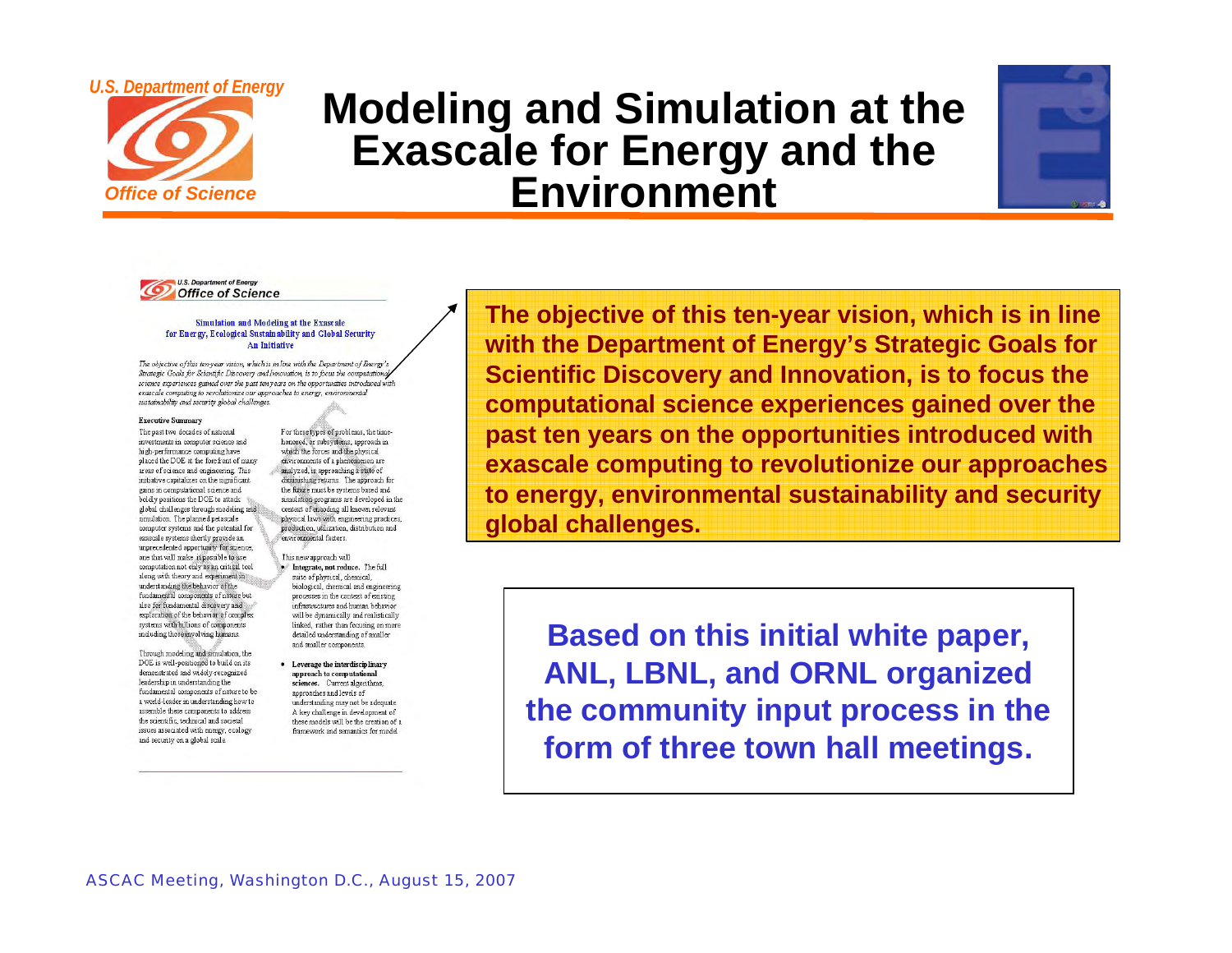

# **The Opportunity**



- **Attack global challenges through modeling and simulation**
- **Planned petascale and the potential exascale systems provide an unprecedented opportunity**
- • **Beyond computation as an critical tool along with theory and experiment**
- **Understanding the behavior of the fundamental components of nature**
- **Fundamental discovery and exploration of complex systems with billions of components including those involving humans**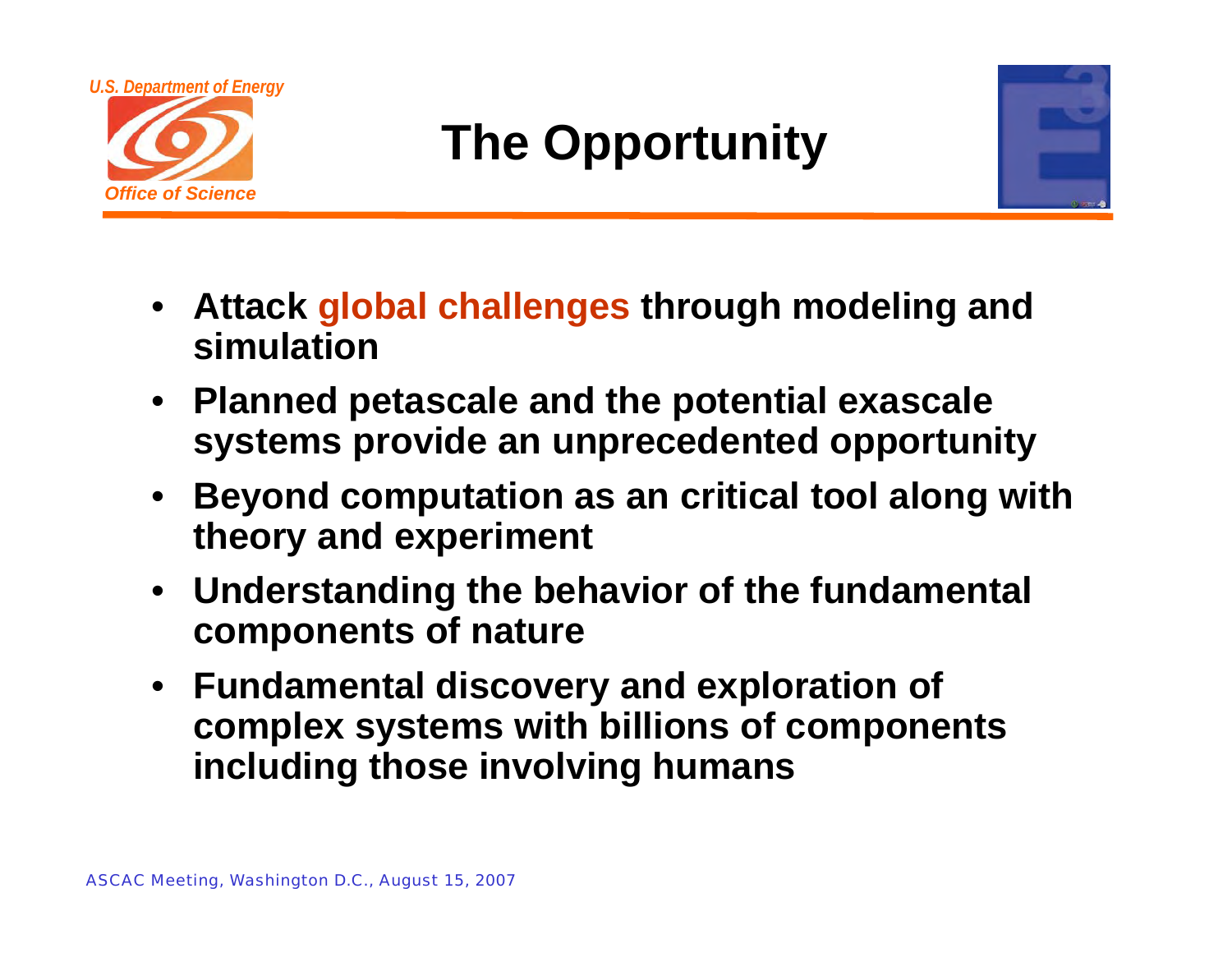

# **Town Hall Meetings**



### **April 17-18 at LBNL**

**http://hpcrd.lbl.gov/E3SGS/main.html**

### **May 17-18 at ORNL**

**http://computing.ornl.gov/workshops/town\_hall/index.shtml**

### **May 31-June 1 at ANL**

**https://www.cls.anl.gov/events/workshops/townhall07/index.php**

## **About 450 (unique) participants**





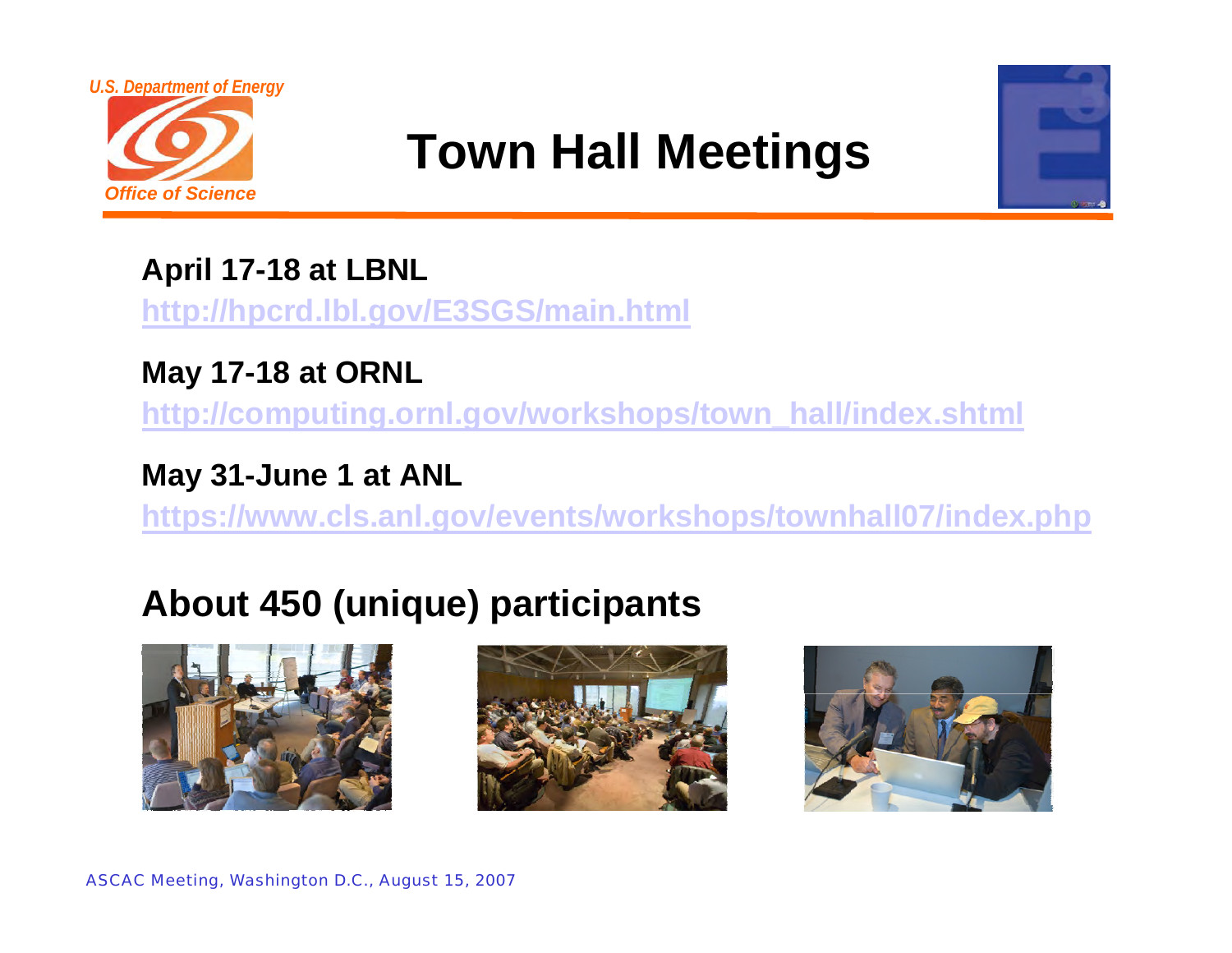

# **Goals for Town Hall Meetings(1)**



- **To gather community input for possible future DOE research initiatives in the areas of high-performance computing, computer science, computational science and advanced mathematics and the application of these to global challenge problems**
- **To examine the prospects for dramatically broadening the reach of HPC in to new disciplines, including areas such as predictive modeling in biology and ecology, integrative modeling in earth and economics sciences, bottoms up design for energy and advanced technologies**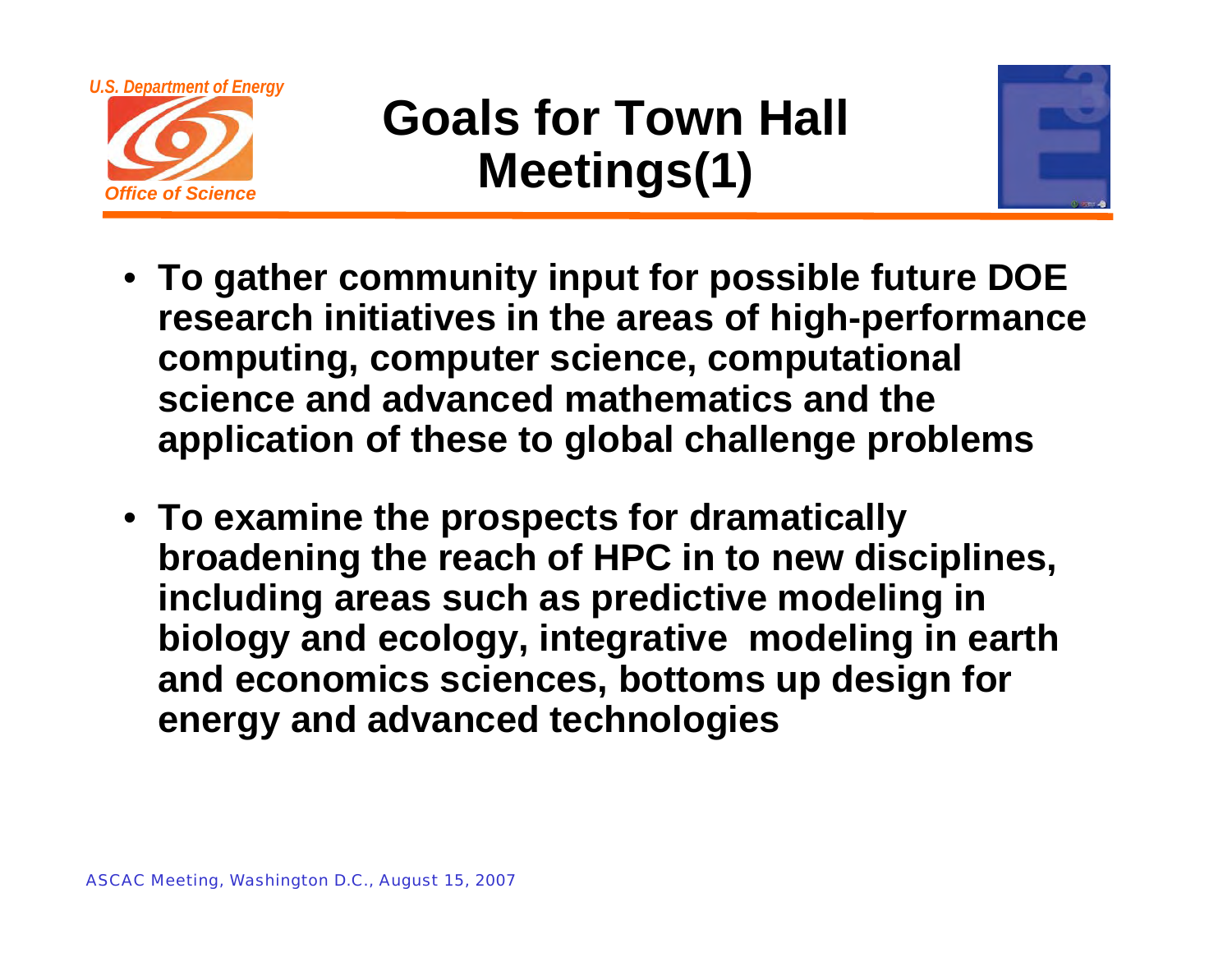

# **Goals (2)**



- **To identify emerging domains of computation and computational science that could have dramatic impact on economic developments such as agentbased simulation, self-assembly and selforganization**
- **To outline the challenges and opportunities for Exascale capable systems, ultra low power architectures and ubiquitous multi-core technologies (inc software, etc.)**
- **To identify new opportunities for end-to-end investment in new computational science problem areas (including validation and verification)**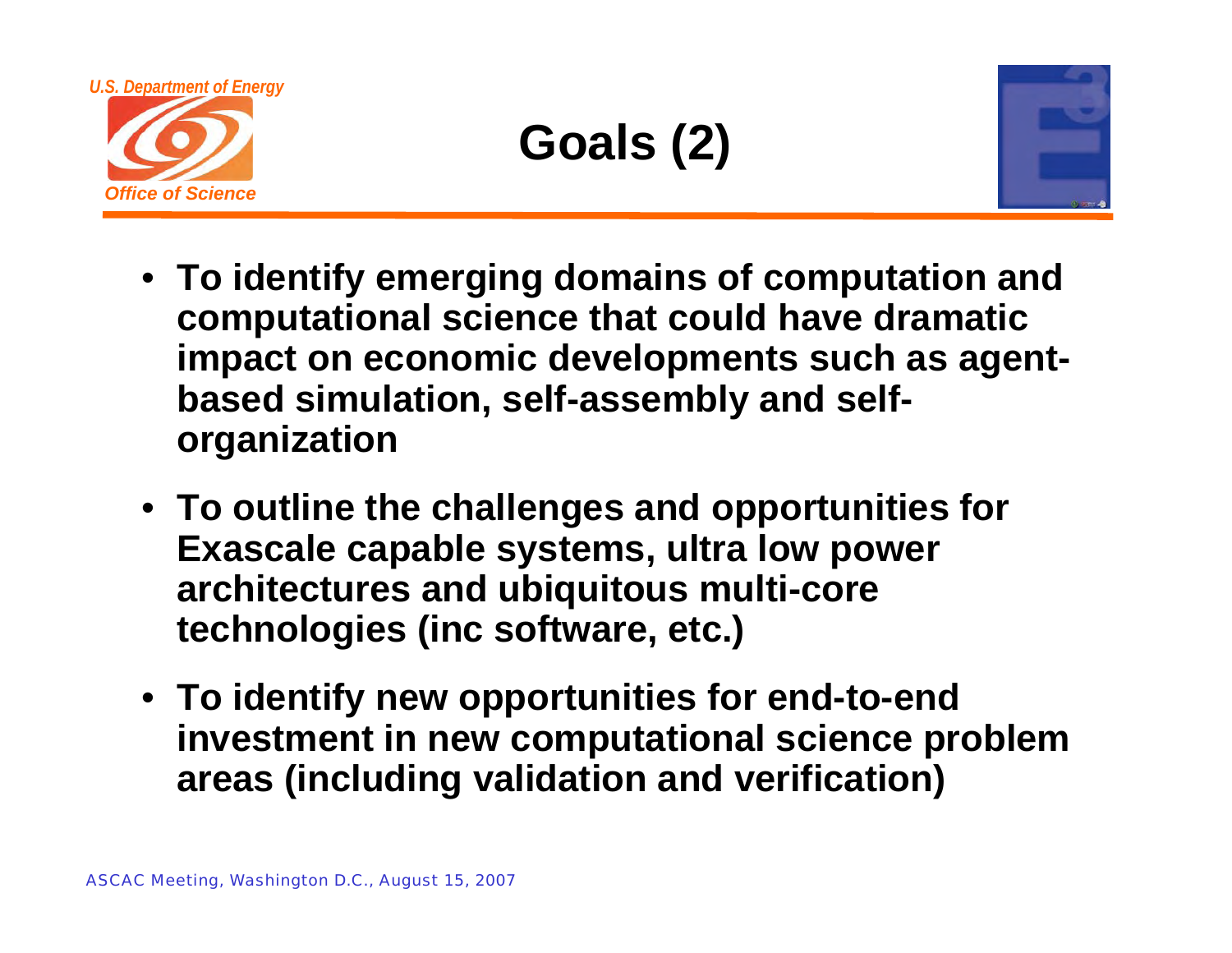

# **Break Out Groups (applications)**



- **B1. Improve our understanding of complex biogeochemical (C, N, P, etc.) cycles that underpin global ecosystems functions and control the sustainability of life on Earth.**
- **B2. Develop and optimize new pathways for renewable energy production and development of long-term secure nuclear energy sources, through computational nanoscience and physics-based engineering models.**
- **B3. Enhance our understanding of the roles and functions carried out by microbial life on Earth, and adapt these capabilities for human use, through bioinformatics and computational biology.**
- **B6. Develop integrated modeling environments that couple the wealth of observational data and complex models to economic, energy, and resource models that incorporate the human dynamic into large-scale global change analysis.**
- **B9. Develop a "cosmic simulator" capability that integrates increasingly complex astrophysical measurements with simulations of the growth and evolution of structure in the universe, linking the known laws of microphysics to the macro world. Develop large-scale, special-purpose computing devices and innovative algorithm development to achieve this goal.**
- **B10. Manufacturing**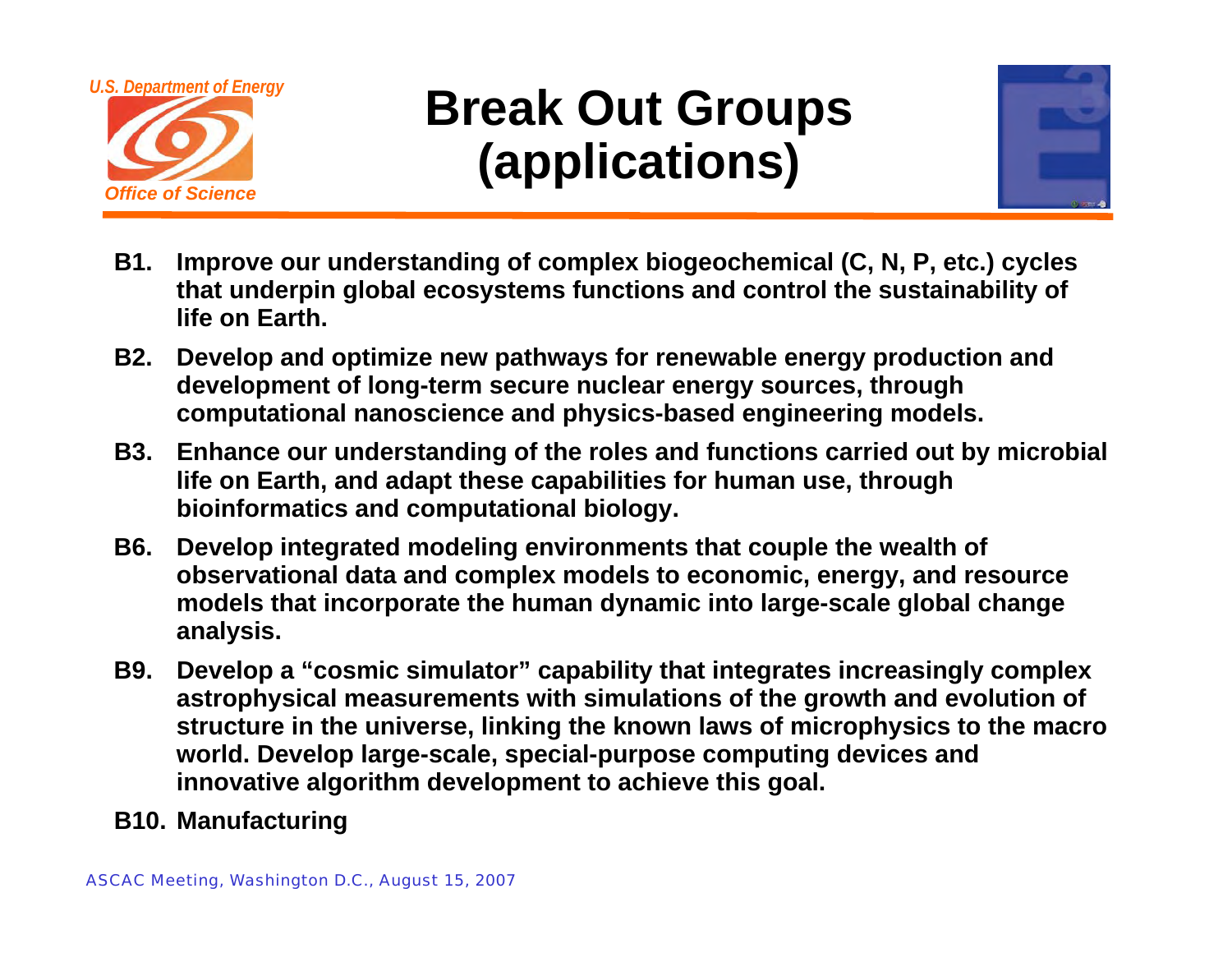

# **Break Out Groups (technology)**



- **B4. Develop tools and methods to protect the distributed information technology infrastructure: ensuring network security, preventing disruption of our communications infrastructure, and defending distributed systems against attacks.**
- **B5. Drive innovation at the frontiers of computer architecture and information technology, preparing the way for ubiquitous adoption of parallel computing, power-efficient systems, and the software and architectures needed for a decade of increased capabilities. Accelerate the development of special-purpose devices that have the potential to change the simulation paradigm for certain science disciplines.**
- **B7. Advance mathematical and algorithmic foundations to support scientific computing in emerging disciplines such as molecular self- assembly, systems biology, behavior of complex systems, agent-based modeling and evolutionary and adaptive computing.**
- **B8. Integrate large, complex, and possibly distributed software systems with components derived from multiple applications domains and with distributed data gathering and analysis tools.**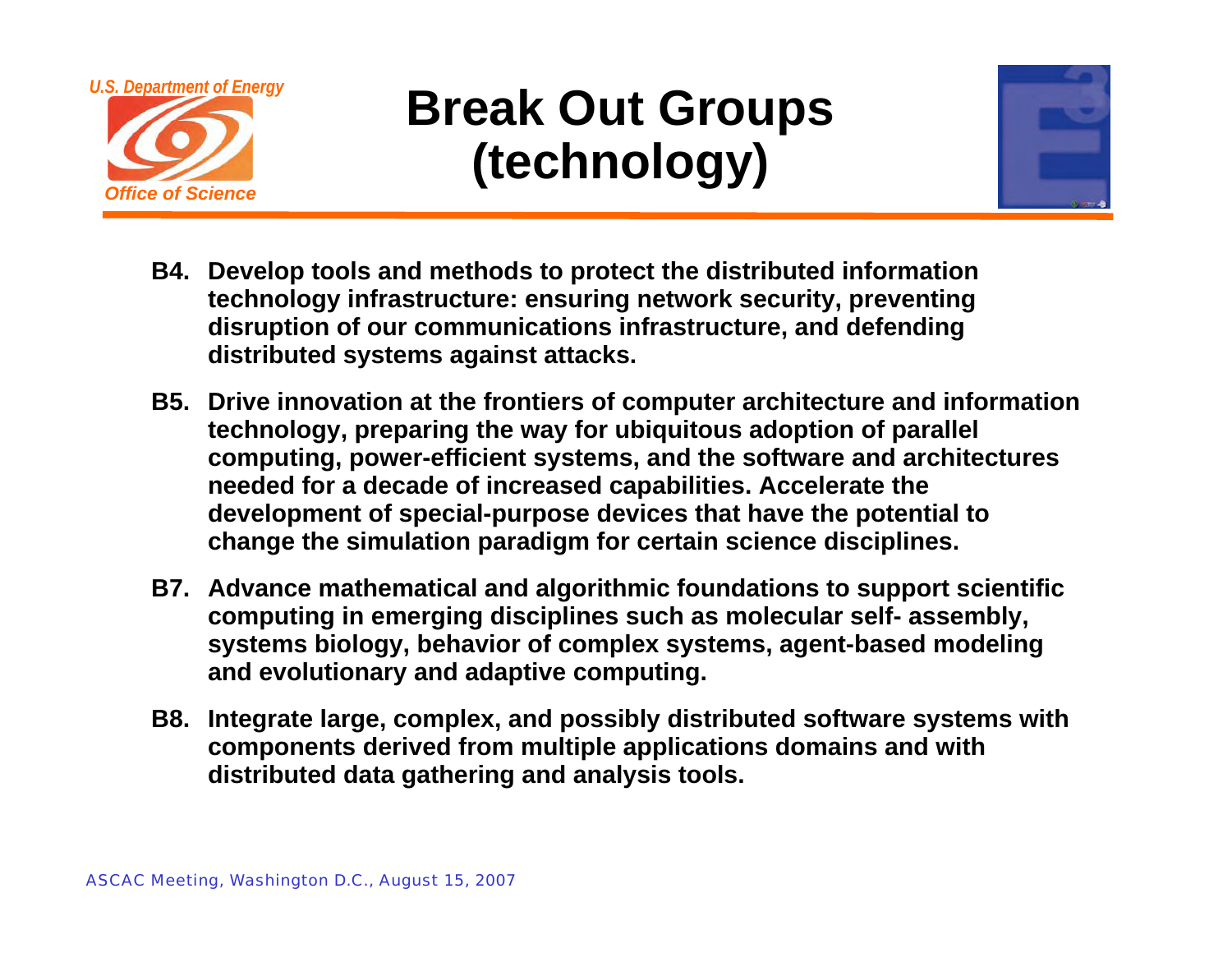



- **1. What (in broad brush) is feasible or plausible to accomplish in 5-10 years?**
- **2. What are the major challenges in the area?**
- **3. What is today's state-of-the art in the area?**
- **4. How would we accelerate development?**
- **5. What are expected outcomes and impact of acceleration or increased investment (i.e., what problems would we aim to solve or events we would cause to occur)?**
- **6. What scale of investment would be needed to accomplish the outcome?**
- **7. What are the major risks?**
- **8. What and who are missing?**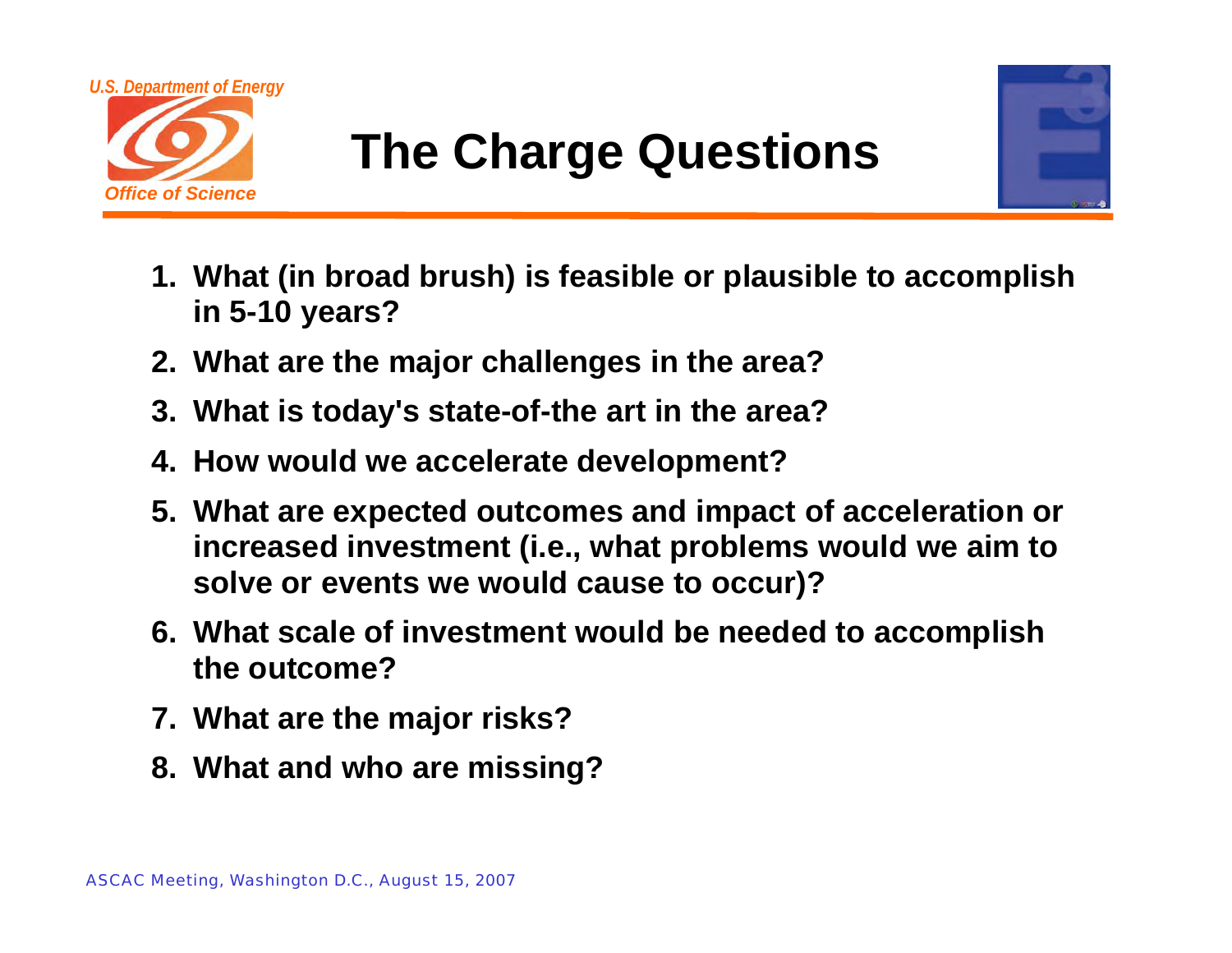

# **Climate/Biogeochemical Modeling - Findings**



*How can we improve our understanding of complex biogeochemical cycles that underpin global ecosystems functions and control the sustainability of life on Earth?*

- • **Improvements in representation of biogeochemical cycles in ESMs can be achieved by using a combination of data assimilation and development of mechanistic and processbased models.**
- • **Higher spatial resolution is needed to address the fine-scale heterogeneity inherent in biogeochemical process.**
- • **New, innovative approaches are needed both in fundamental applied mathematics and in computational science to quantify the uncertainty inherent in a large systems-level model such as the ESM.**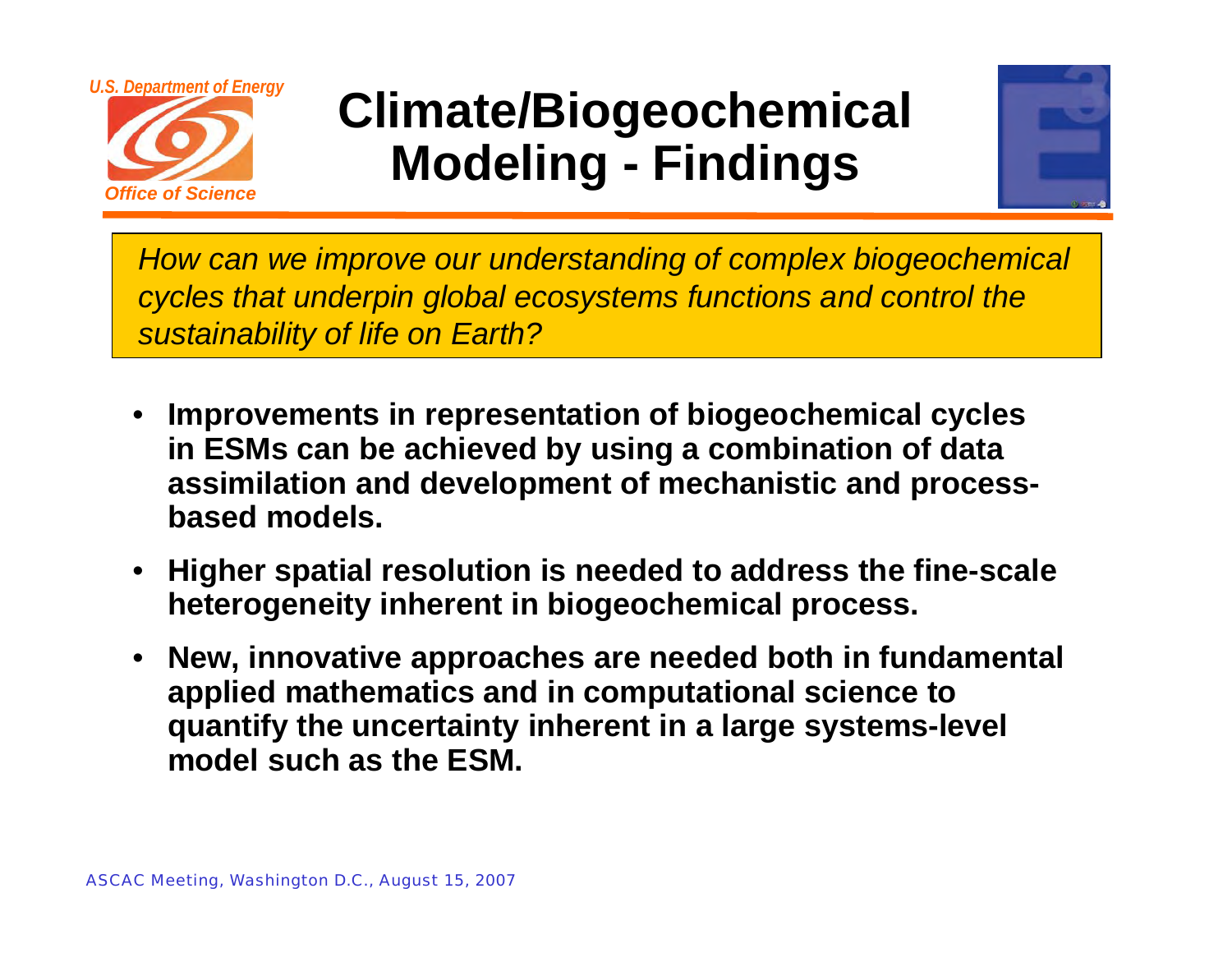

# **Climate/Biogeochemical Modeling - Challenges**



*To develop process-scale biological and ecological process modeling within the Earth system, to develop new methodologies and software tools that integrate observations into these branches of Earth system science and advance existing ESMs, and to quantify uncertainties at regional to local scales.*

- **High-resolution ESMs with massive assimilation of satellite and other data.**
- **Detailed modeling of controlled and modified ecosystems to fit the environmental envelope in which future climate changes will occur.**
- **Development of process-scale mechanistic models for biogeochemical, hydroecological, cloud microphysical, and aerosol processes.**
- **Rational design and analysis of computer experiments to navigate very large parameter space with very large outputs.**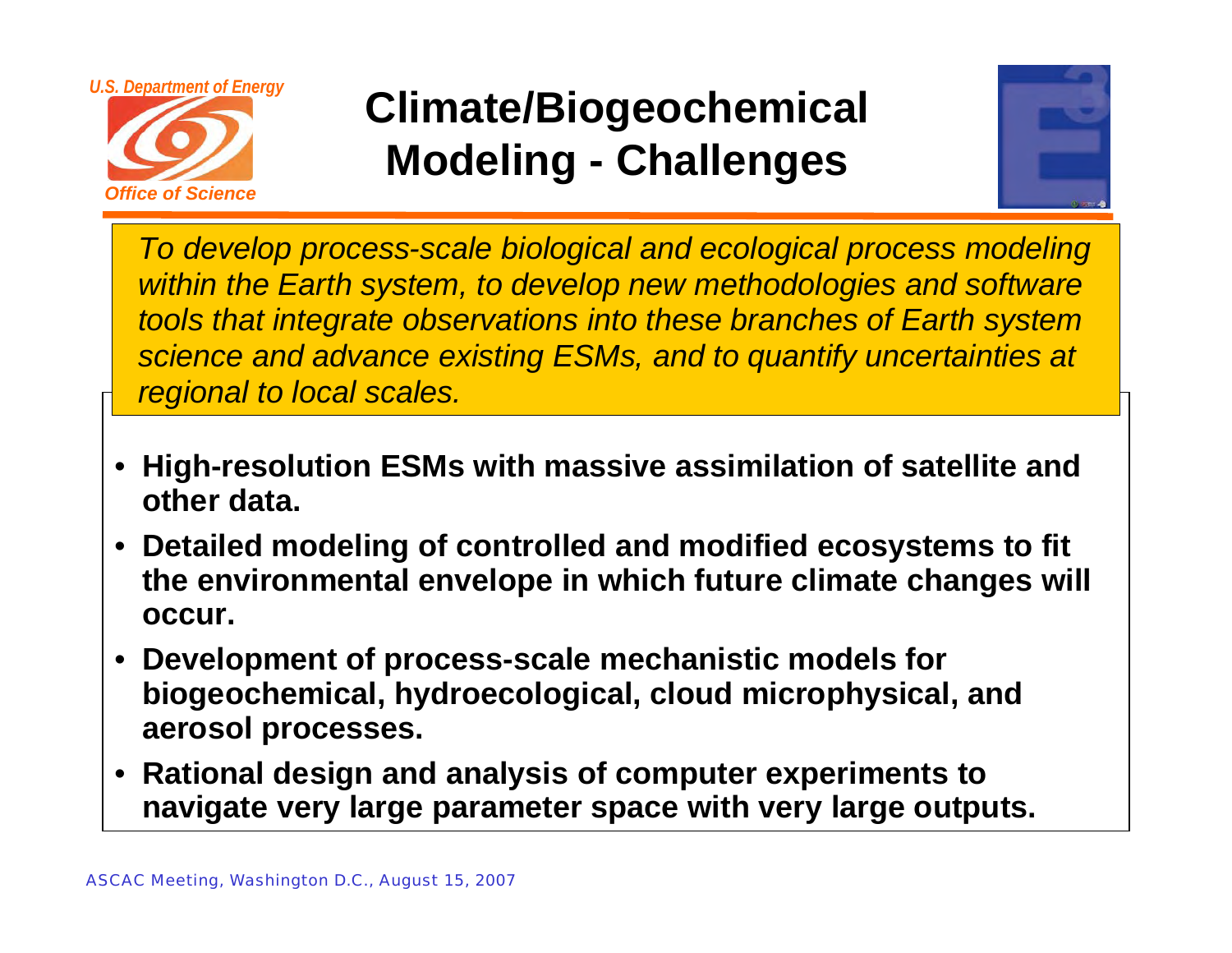

# **Energy – Findings**



Providing new models and computational tools with the functionality needed to discover and develop complex processes inherent in a new energy economy

Three pathways to a low-carbon economy: computational nanoscience and materials science for renewable energy; simulation modeling for a fusion pathway: and simulation and modeling for advance nuclear energy systems.

- **Computational Nanoscience and Material Science for Renewable Energy**
	- Needs materials optimized for hydrogen storage
	- Needs reliable and efficient catalysis for water dissociation in hydrogen production
	- Needs cost-effective, environmentally benign, and stable material for efficient solar cells

### • **Advanced Nuclear Energy Systems**

- Spent fuel reprocessing is very complicated and requires a large number of different materials multiple pathways must be considered
- Waste streams must be treated
- Improved coupling between computations and experiments must occur
- **Fusion Energy - the promise of ITER**
	- Designed to produce 500 million Watts of heat from fusion reactions for over 400 seconds with gain exceeding 10 – thereby demonstrating the scientific and technical feasibility of magnetic fusion energy
	- Fusion fuel will be sustained at high temperature by the fusion reactions themselves
	- Data from experiments worldwide, supported by advanced computation, indicate that ITER is likely to achieve its design performance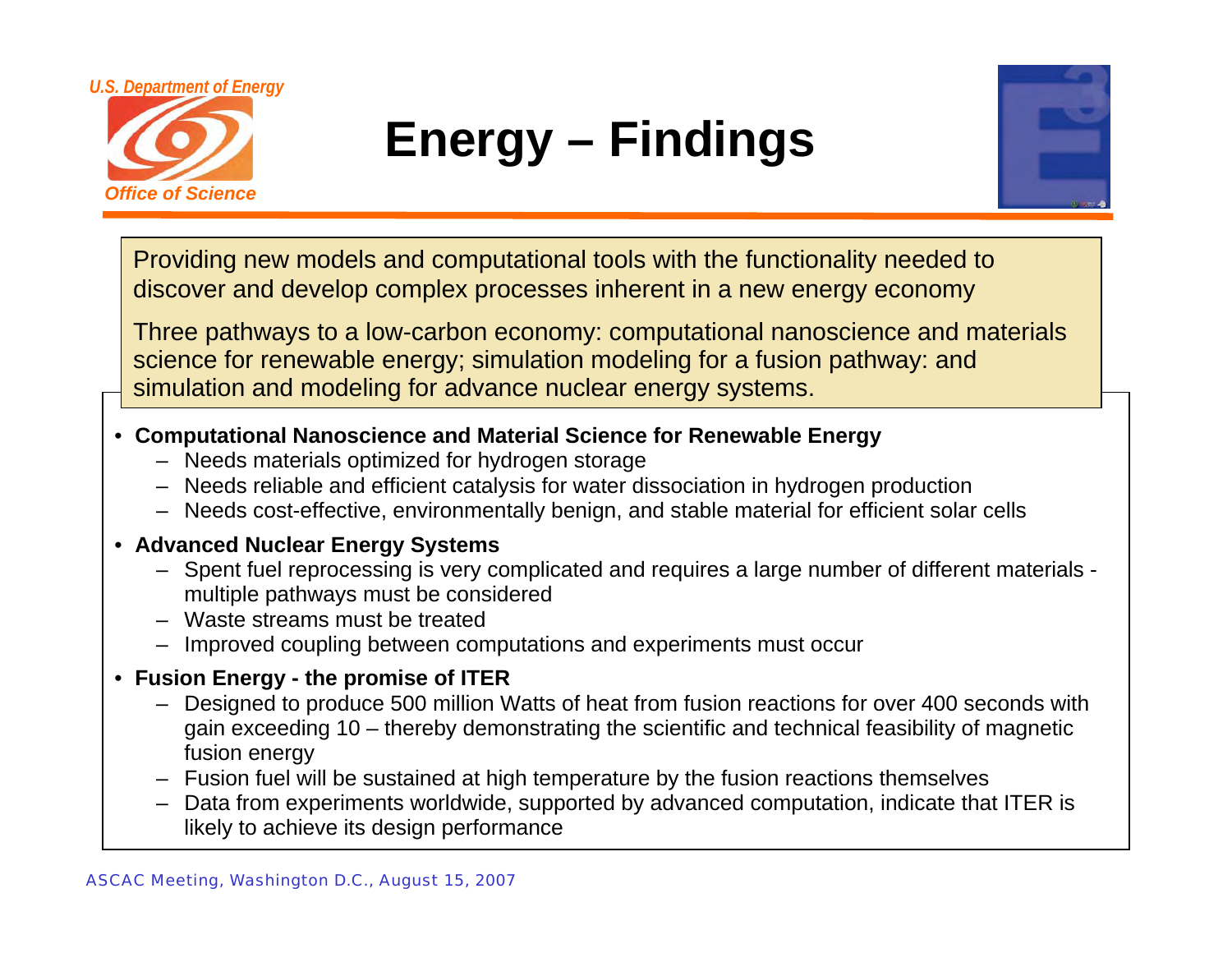

# **Energy - Challenges**



- **Computational Nanoscience and Material Science for Renewable Energy**
	- The possible exploratory parameter spaces are huge
	- rameter spaces are huge<br>ment tremendous challenge to find the best material and design<br>computation using a direct numerical material by design search... – Potential for device improvement - tremendous challenge to find the best material and design
	- Optimization with exascale computation using a direct numerical material by design search, or by understanding some fundamental processes in nanosystems
- **Advanced Nuclear Energy Systems**
	- The main challenge is to significantly reduce the radioactive waste; want a nuclear fuel cycle with a factor of a hundred less long-lived waste
	- Reduce fuel development and qualification time
	- Assess life cycle performance
	- Address safety concerns
	- Predict fuel rod behavior in design basis accident
	- Predict transuranic fuel behavior
	- Eliminate unrealistic assumptions that drive to more complex designs and thus higher installation cost
	- Achieve higher power efficiencies
	- Reduce the learning curves to get efficiencies
	- Reduce the required number of repositories
- **Fusion Energy - the promise of ITER**
	- Science and technology is needed to achieve the continuous power with increased gain in a device of similar size and field
	- Strong R & D programs are needed to harvest the scientific knowledge from ITER and leverage its results
	- Advanced computations in tandem with experiment and theory are essential
	- Accelerated development of computational tools and techniques that aid the acquisition of the scientific understanding needed to develop predictive models which can prove superior to extrapolations of experimental results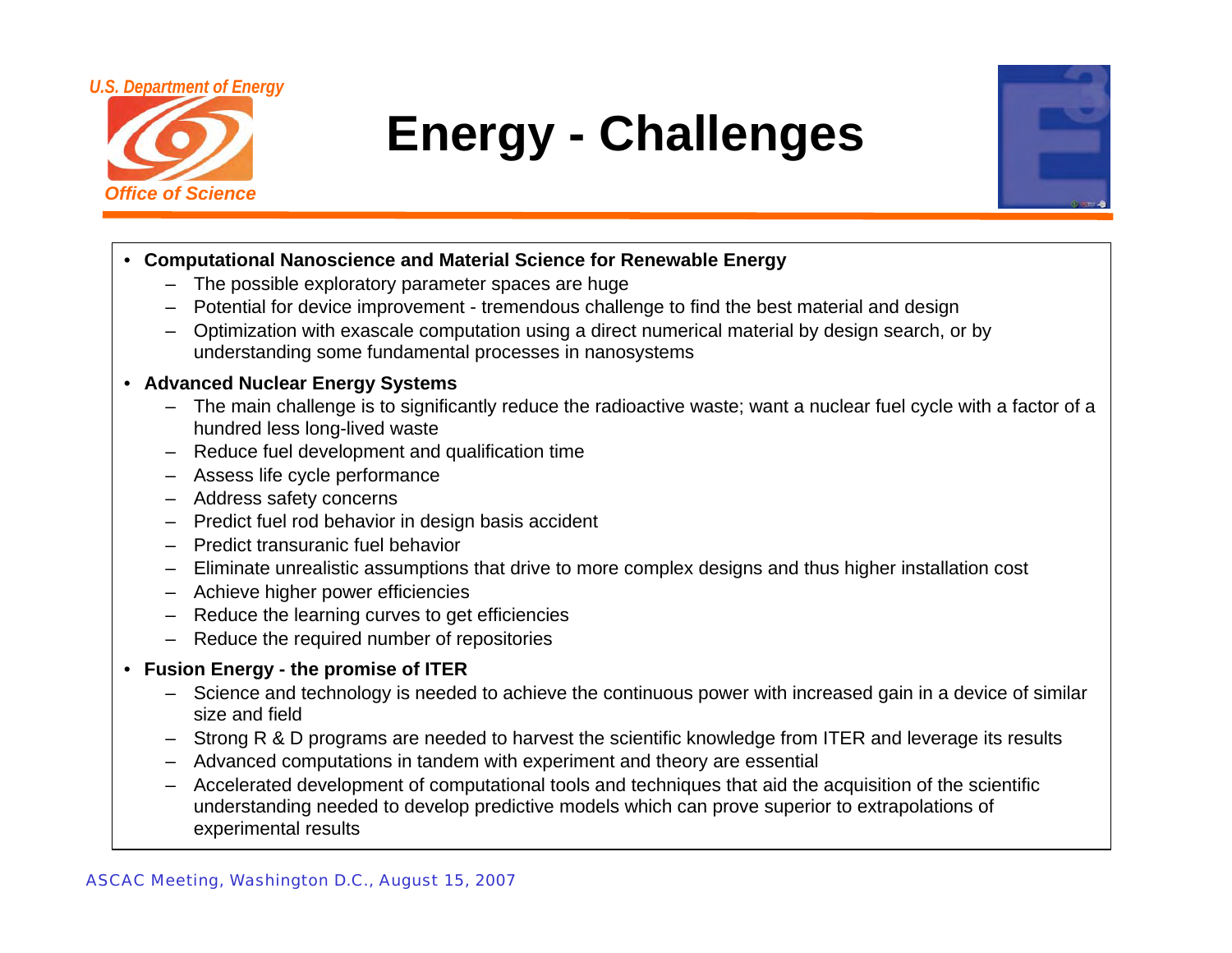

# **Microbial Life - Findings**



- • **Microbes have been on earth for at least 3.5 Billion years, they are**  responsible for the O<sub>2</sub> in the atmosphere, the N that enables plant **growth and sequestering much of the CO** $_2$  **in the oceans**
- $\bullet$  **Microbial processes lie at the base of all ecosystem functions on earth and provide about 50% of the primary productivity of the biosphere and 98% of the primary productivity of oceans**
- $\bullet$  **Microbial diversity is huge: 107 species and 1030 cells, 1036 microbial proteins on the planet and 10,000 times the surface area of the Earth**
- **There are hundreds of useful molecular machines (proteins) that have been "mined" from microbes and probably thousands of useful machines yet to be discovered.**
- $\bullet$  **Computational techniques are now enabling us to begin to understand this diversity through bioinformatics**
	- Reconstructing their genomes and identifying novel proteins
	- Modeling their metabolisms
	- Modeling their complex multispecies communities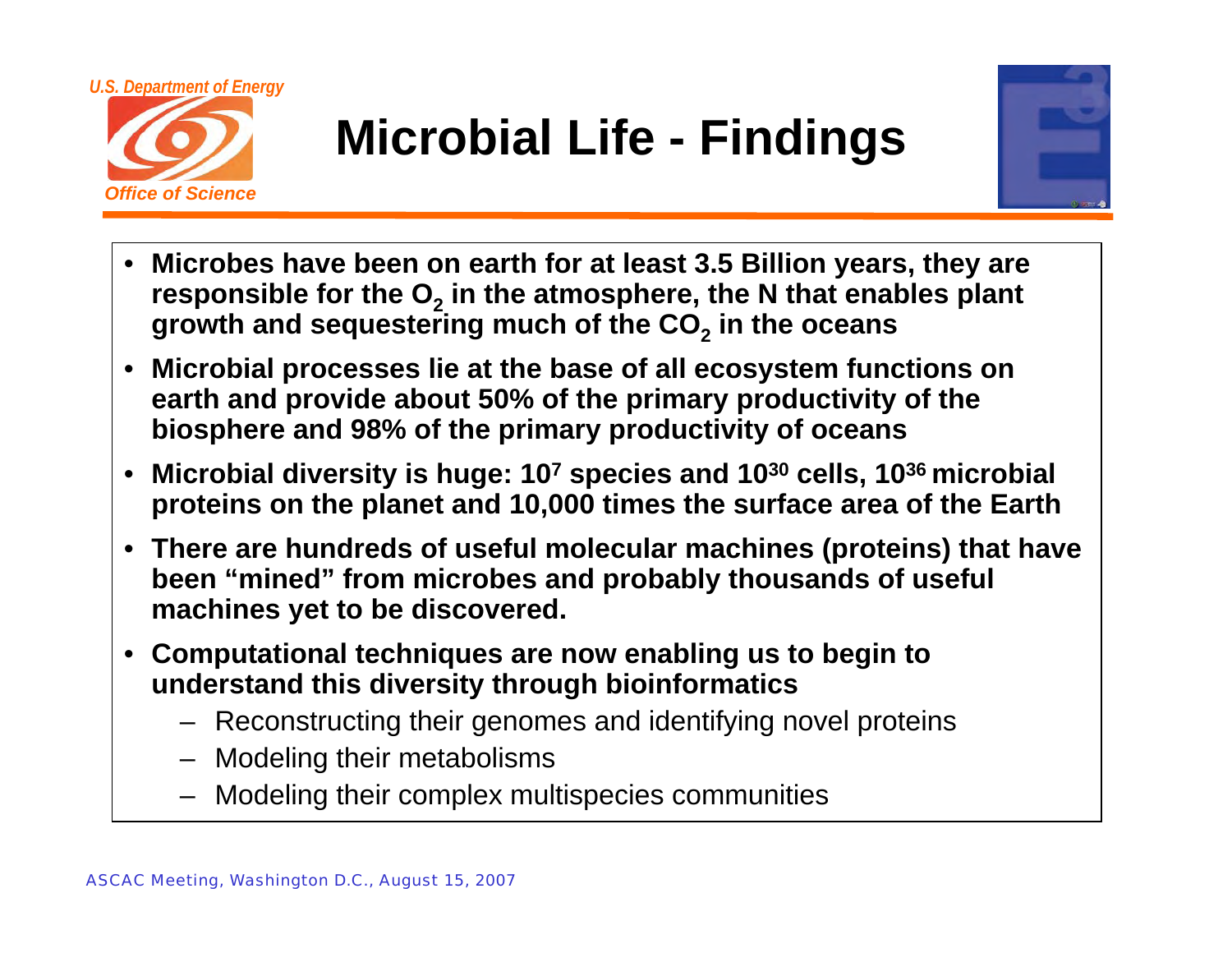

# **Microbial Life - Challenges**

- $\bullet$  **Model driven HT experimental data generation**
- $\bullet$  **Improving Model development**
	- Genome scale metabolic networks, regulatory networks, signaling and developmental pathways
	- Microbial ecosystems and complex biogeochemical interactions
- $\bullet$  **Bioinformatics techniques to address the integration of genomics, proteomics, metagenomics and structural data to screen for novel protein function discovery**
- $\bullet$  **Molecular modeling techniques that can address the multiscale challenges**



#### An Integrated View of Modeling, Simulation, Experiment, and (Bio)informatics



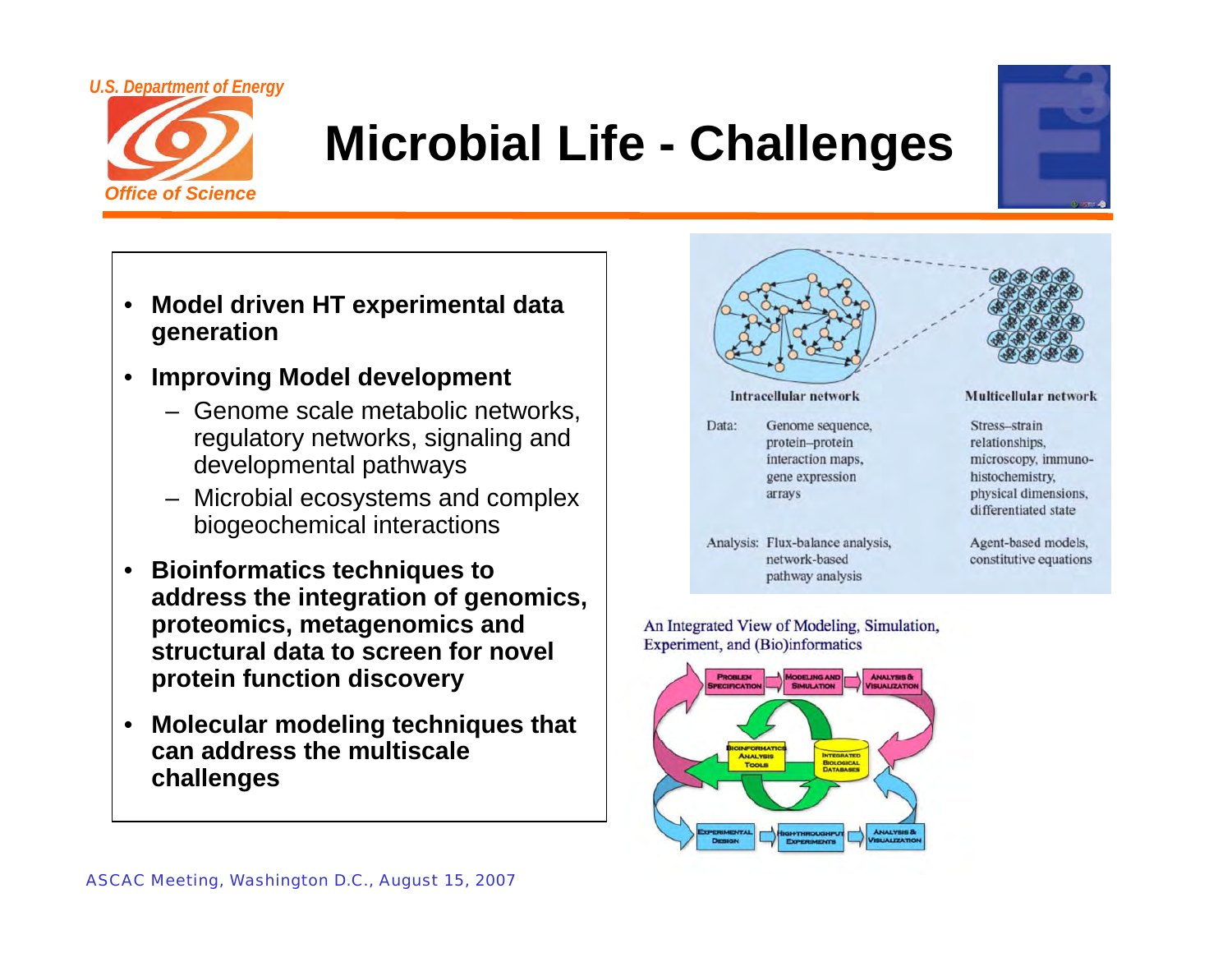

# **Socio-Economic Modeling: Findings**



- **We must model human responses to climate change if we are to understand their likely effectiveness and impacts, and thus help to sustain a prosperous and secure society.**
- **Exascale computers have the potential to transform understanding of socio-economicenvironmental interactions through more detailed treatments of the various components and their interactions, and of issues of uncertainty and risk.**
- **Global socio-economic modeling is ripe for Exascale computing.**
- **Opportunities include the creation of coupled socio-economic-environmental models and greatly improved statistical analysis of data.**
- **Substantial effort must also be devoted to data quality and parameter estimation issues.**

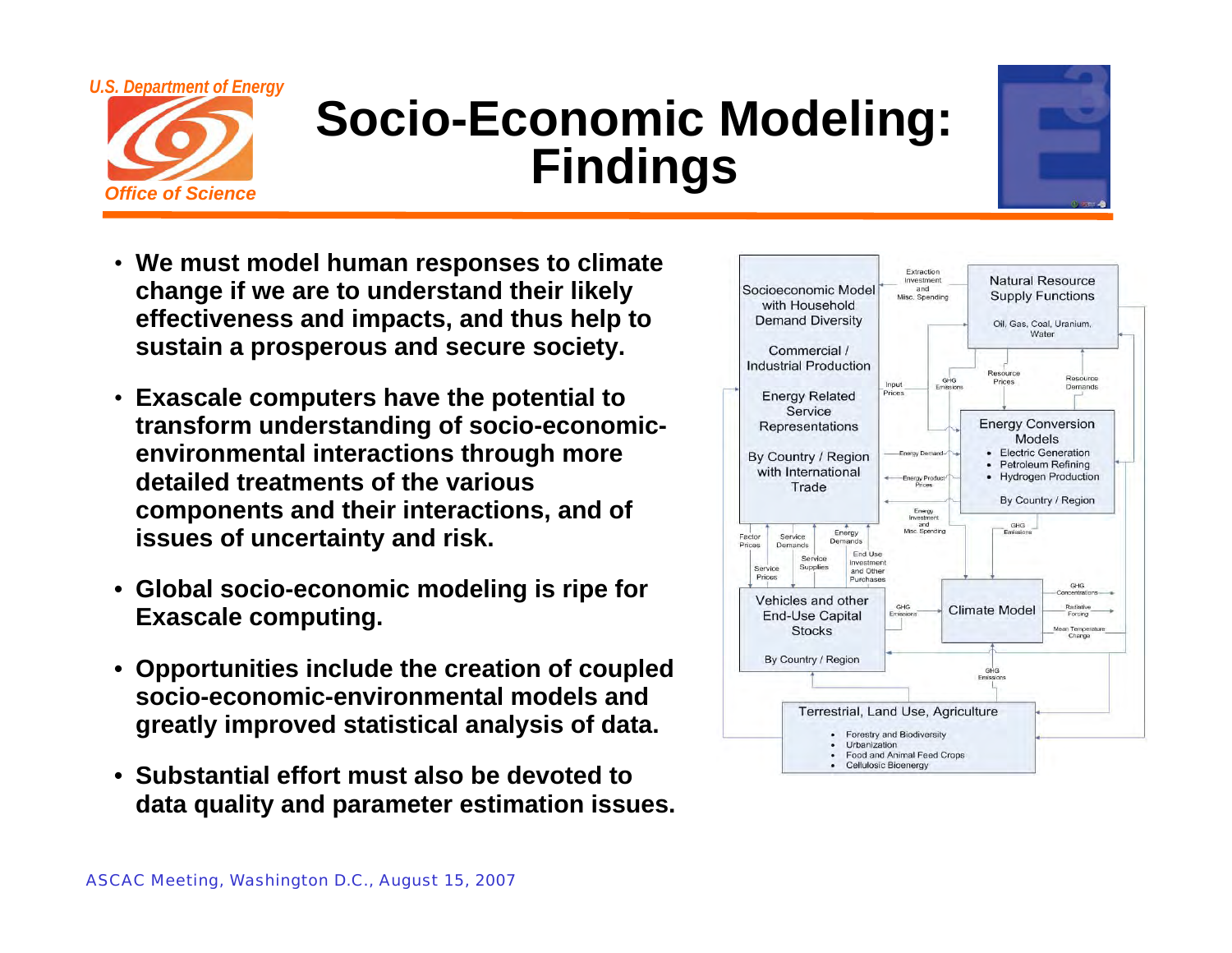

# **Socio-Economic Modeling: Challenges**



- • **Construction of a comprehensive suite of models of unprecedented geospatial and temporal detail with comprehensive error analysis on the representation.**
- **Leverage state-of-the-art climate modeling activities (e.g., SCIDAC) to include economic prediction models under alternative climate regimes.**
- **Basic research into spatial statistics, modeling of social processes, relevant microactivity and biosphere coupling issues, and relevant mathematical challenges, such as multiscale modeling.**
- **Assembly and quality control of extensive data collections**
- $\bullet$  **Comprehensive and detailed validation of both individual models and large model systems.**
- **Development of novel, robust numerical techniques and high-performance computing approaches to deal with the expected orders-of-magnitude increase in model complexity.**
- **A wide range of application studies aimed at both validation and application.**
- **Education programs aimed at training the next generation of computational economists and other social scientists, including not only formal training programs but also web-based modeling and simulation tools that allow widespread access to the new models and their results.**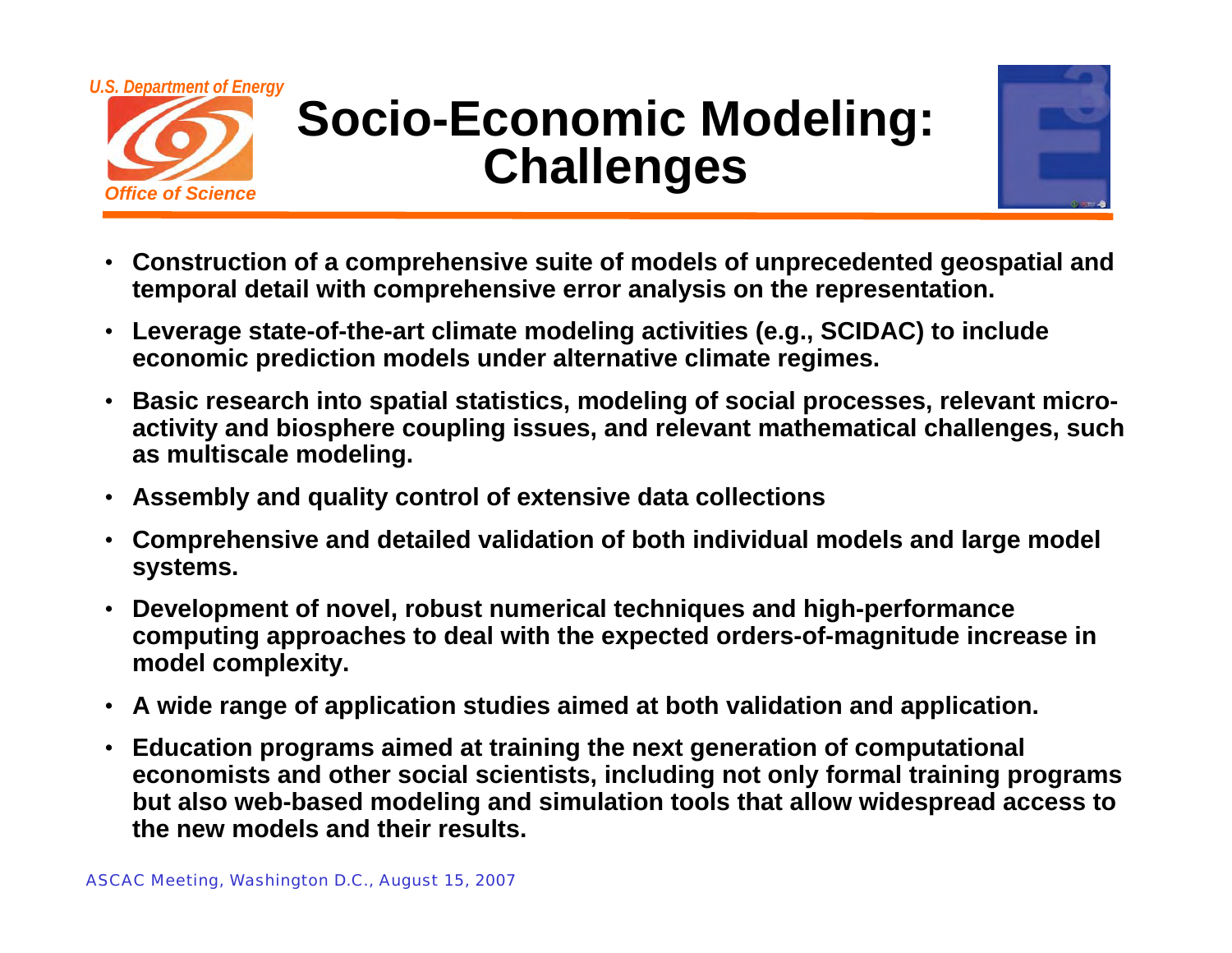

## **Astrophysics: Findings and Opportunities at Exascale**



| Area                                      | Science                                                                                                                                                                                                                                                                                                                                                                         |
|-------------------------------------------|---------------------------------------------------------------------------------------------------------------------------------------------------------------------------------------------------------------------------------------------------------------------------------------------------------------------------------------------------------------------------------|
| Large Scale<br><b>Structure Formation</b> | Simulations of the large-scale distribution of galaxies and<br>galaxy clusters over a large fraction of the observable<br>universe with one percent precision, required of the ob-<br>servational program proposed by the DOE/NASA/NSF-<br>sponsored Dark Energy Task Force.                                                                                                    |
| Galaxy Formation                          | Simulations of galaxy formation with sufficient resolution<br>to predict the observed properties of individual galaxies<br>in a volume containing a sufficient fraction of the observ-<br>able universe to compare with large-scale surveys. Sim-<br>ulations of the formation of the Milky Way Galaxy with<br>sufficient precision to compare with data from JWST and<br>LSST. |
| Stellar Evolution                         | Simulations of the entire stellar envelope in AGB stars,<br>responsible for the supply of half of the heavy elements<br>(elements above iron) in Nature.                                                                                                                                                                                                                        |
| Supernovae                                | Definitive 3D multiphysics simulations of core collapse<br>supernovae, the dominant source of elements between<br>oxygen and iron and the half of the heavy elements not<br>produced in AGB stars.                                                                                                                                                                              |
| Compact Objects                           | Definitive simulations of binaries involving two neutron<br>stars, and one black hole and one neutron star, which<br>are among the leading candidates for the production of<br>gravitational waves in our galaxy.                                                                                                                                                               |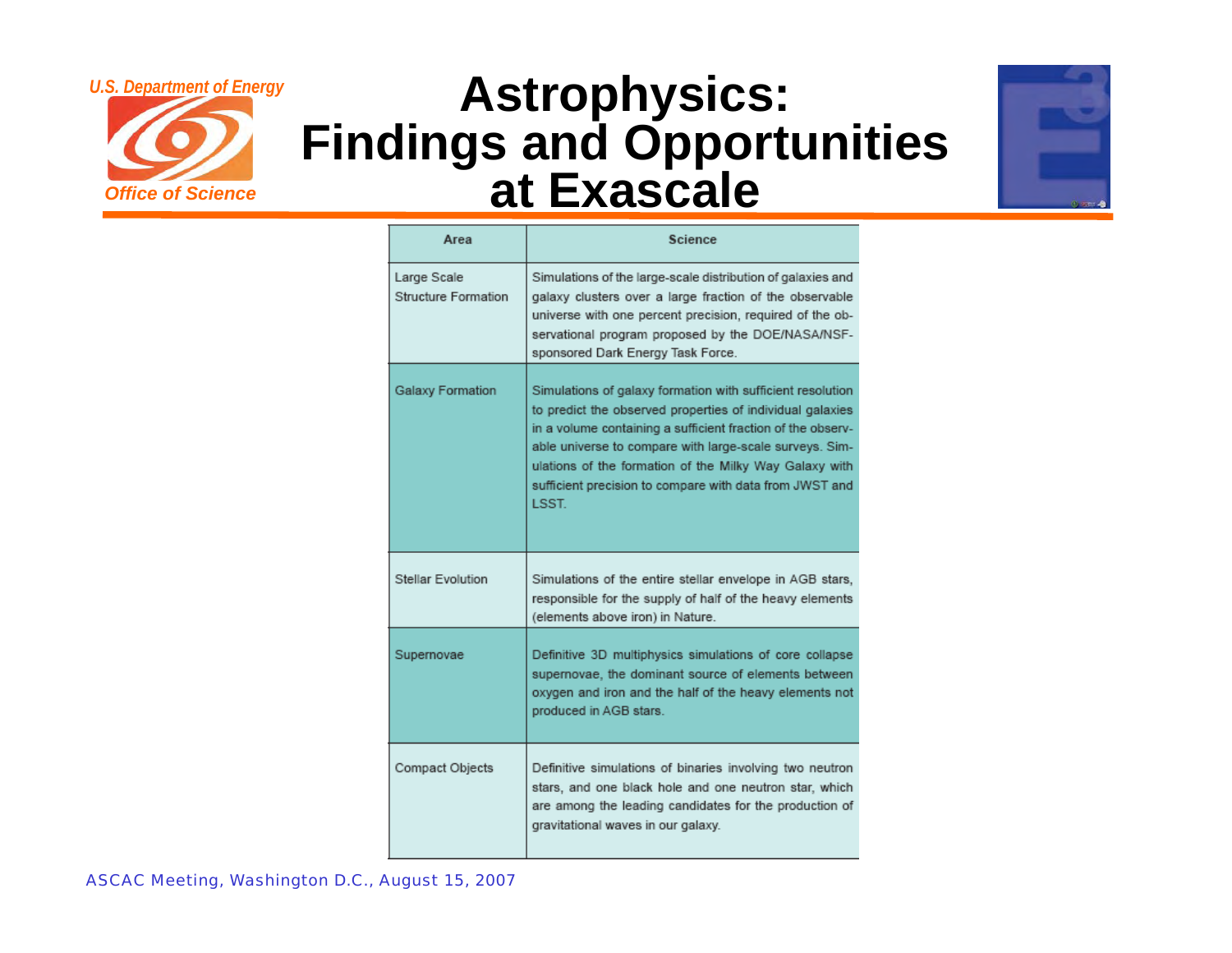



- **Increased use of adaptive mesh refinement will require increased need for dynamic load balancing**
- **Long run times (even) on exascale computers will require increased need for fault tolerance**
- **Large volume of experimental data will require new data analysis and visualization techniques**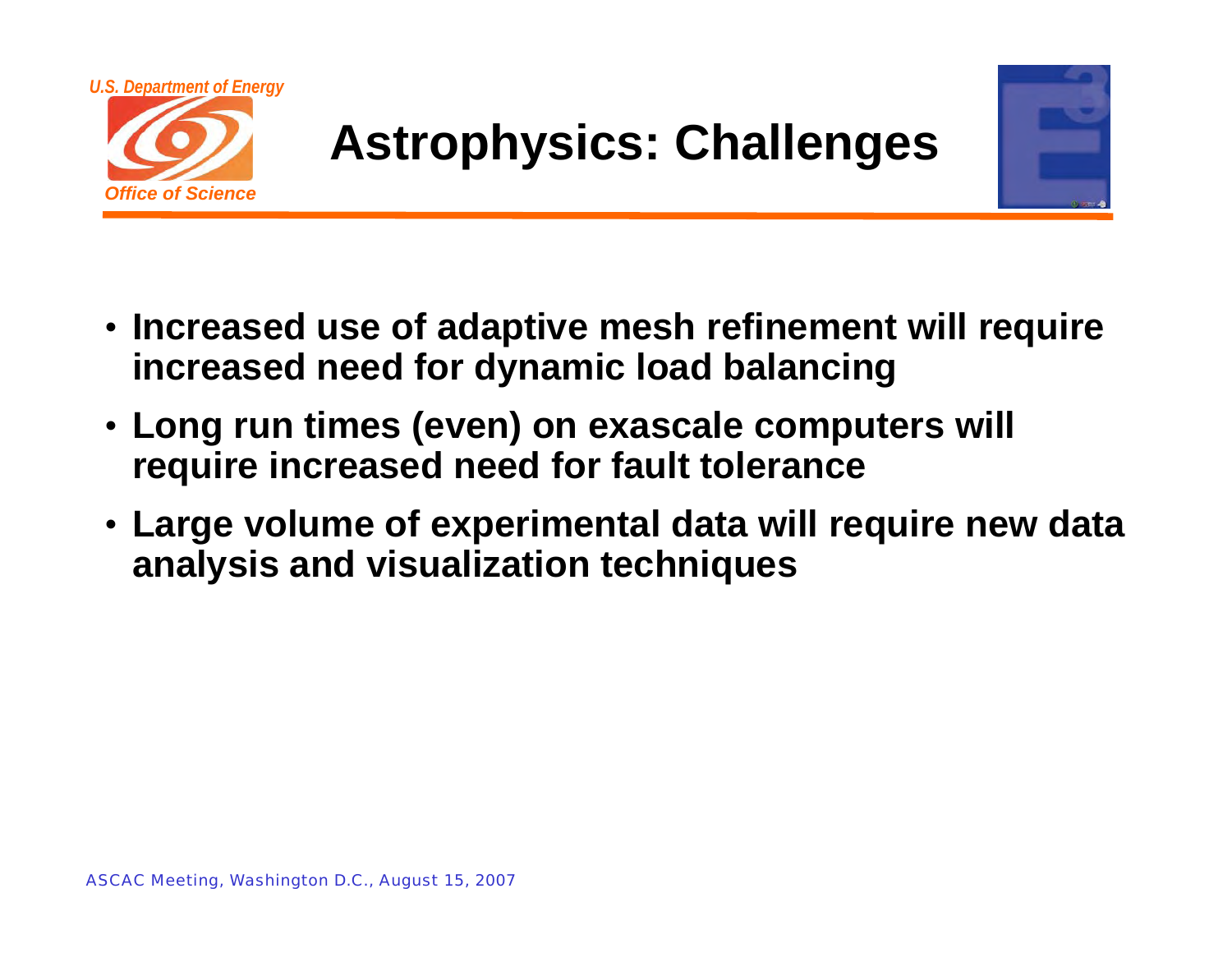

# **Mathematics and Algorithms Findings**



### **The current state-of-the-art is characterized in the following areas:**

- Solvers
- •Uncertainty Quantification
- •Adaptive Mesh Refinement (AMR)
- •Analysis in High Dimensional Spaces
- •Data Analysis
- •High Precision Arithmetic

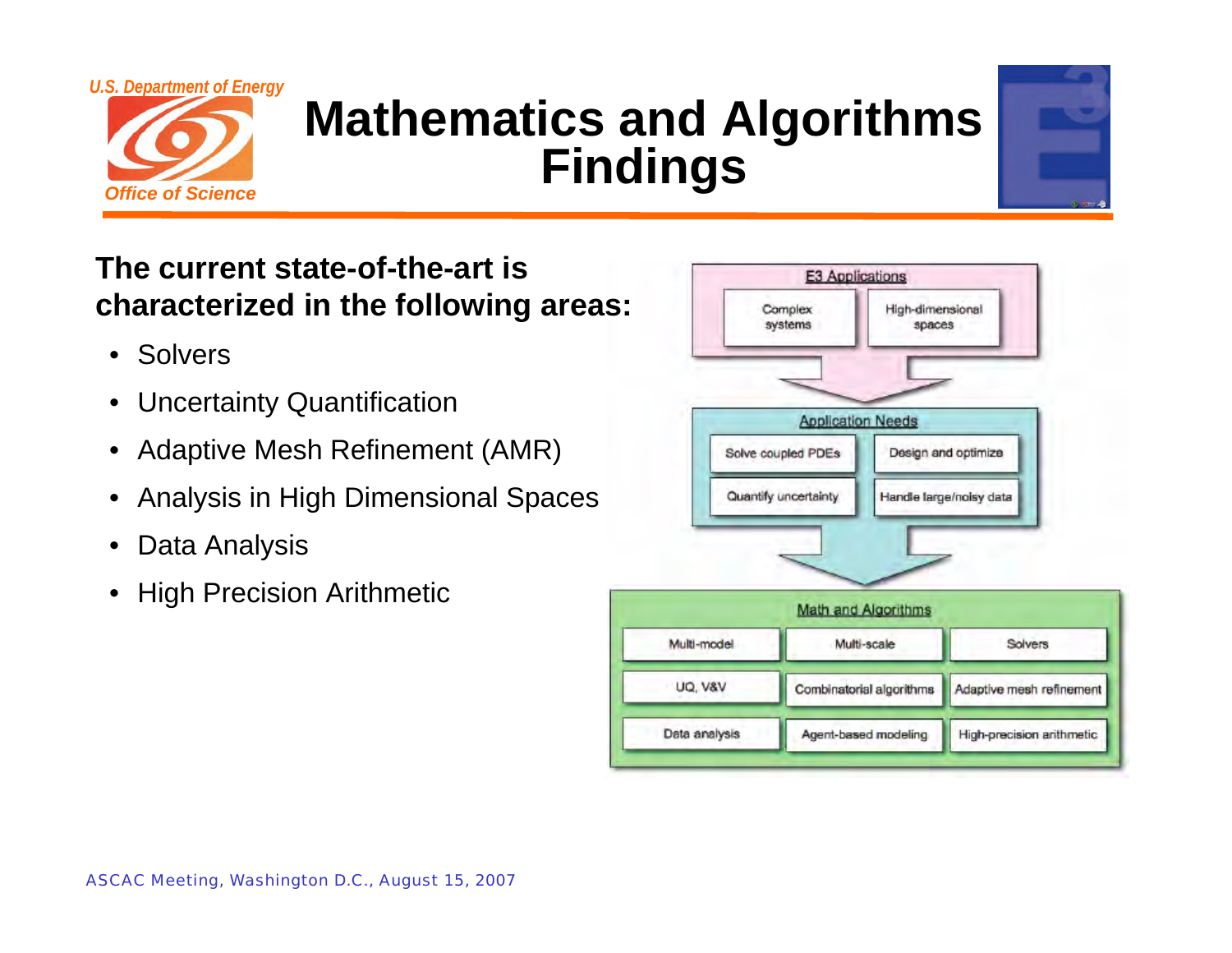

# **Mathematics and Algorithms Challenges**



### **Advances in four interlinked areas will be required:**

- **Coupled Models:** multiple models (PDE or data-based) for different phenomena or at different scales; scalable implementations for coupled systems; extend existing models and codes in terms of scalability; new mathematical approaches (general and domain-specific) to model coupling; new implicit approaches for dealing with long time-scale coupled simulations
- **Uncertainty** systematic approach for quantifying, estimating and controlling the uncertainty caused, for example, by reduced models, uncertain parameters, or discretization error; tools that automatically construct representations of uncertainty, handle the uncertainty propagation and coupling effects, and provide sharp estimates of the uncertainty of key merit criteria
- • **Optimization** scalable algorithms for continuous nonlinear optimization; parallel branch-and-cut methods for linear and nonlinear optimization problems with discrete variables;more sophisticated parallel methods for solving stochastic optimization problems
- **Large datasets** new data representations, data handling algorithms, efficient implementations of data analysis algorithms on high-performance computing platforms, and representations of analysis results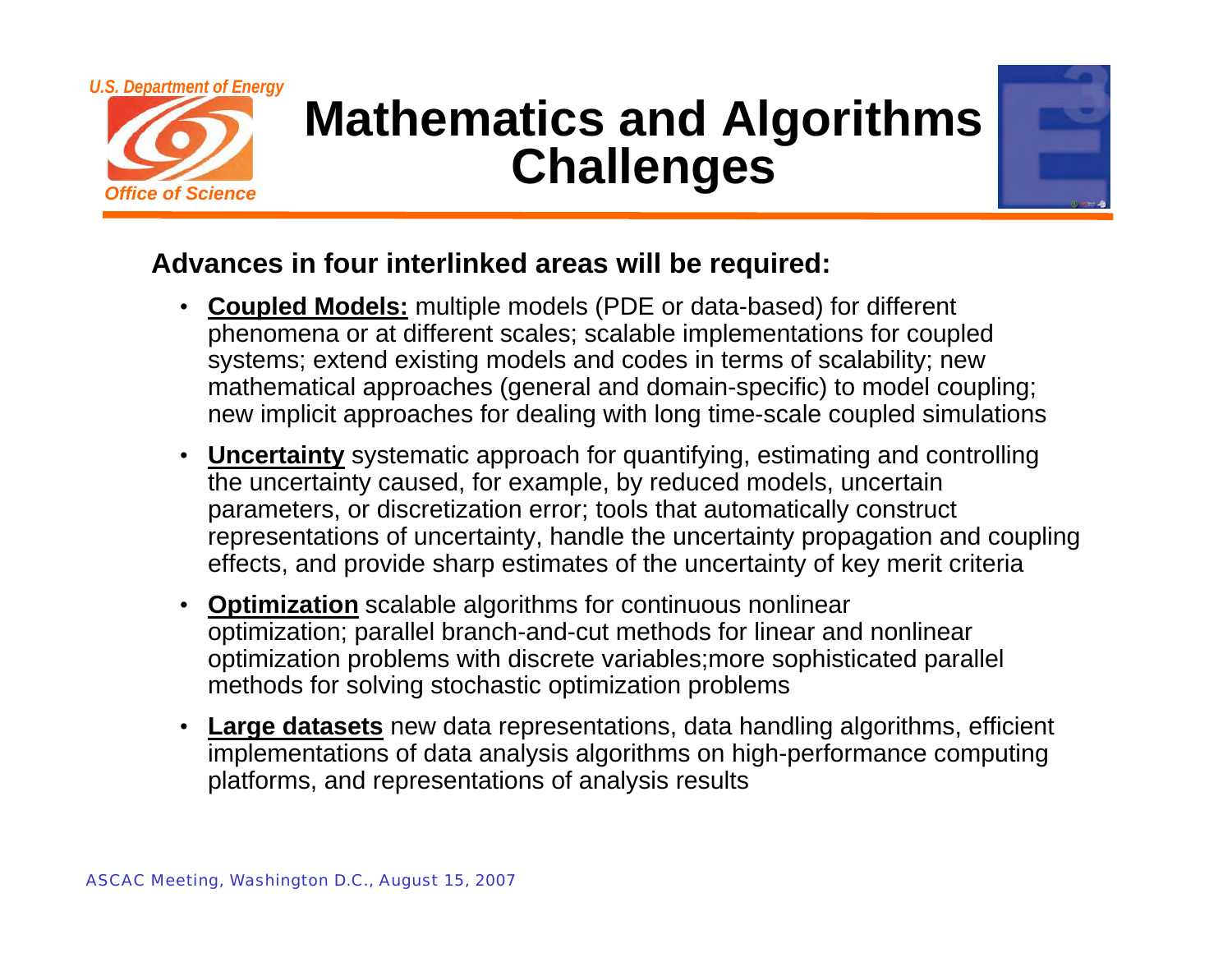

# **Software - Findings**



*"Effective use of exascale systems will require fundamental changes in how we develop and validate simulation codes for these systems and how we manage and extract knowledge from the massive amount of data produced."*

- **Exascale computer architectures necessitate radical changes to the software used to operate them and the science applications. The change is as disruptive as the shift from vector to distributed memory supercomputers 15 years ago.**
- **Message passing coupled with sequential programming languages will be inadequate for architectures based on many-core chips.**
- **Present code development, correctness, and performance analysis tools can't scale up to millions of threads.**
- **Checkpointing will be inadequate for fault tolerance at the exascale.**
- **Fundamental changes are necessary to manage and extract knowledge from the tsunami of data created by exascale applications.**



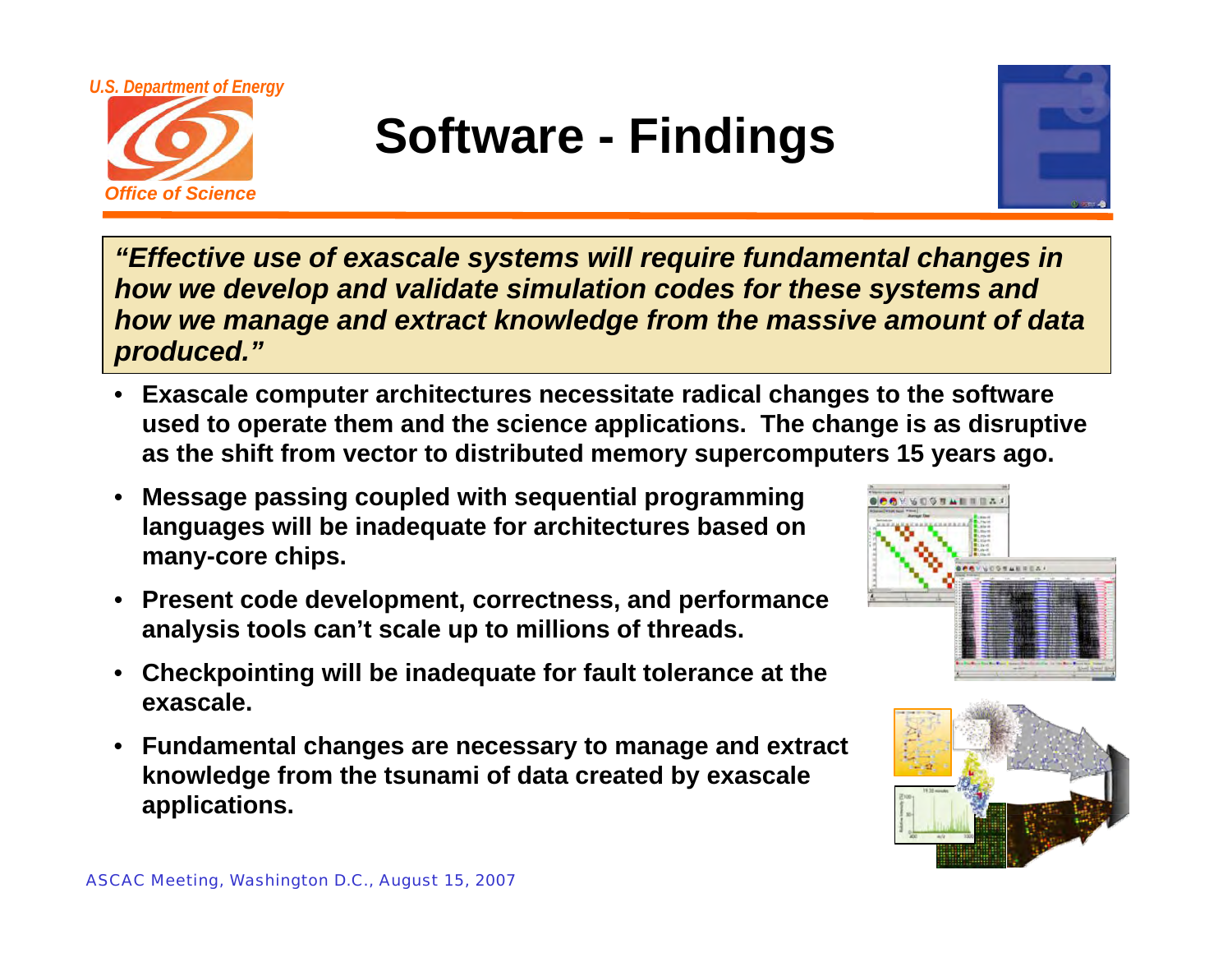

# **Software - Challenges**



### **Improve scientists' and administrators' productivity**

• Creation of development and formal verification tools integrated with exascale programming models

### **Improve the robustness and reliability of the system and the applications.**

• New fault tolerance paradigms will need to be developed and integrated into both existing and new applications

### **Integrate knowledge discovery into the entire software life-cycle**

• Application development tools, runtime steering, post-analysis, and visualization

### **Develop new approaches to handling the entire data life-cycle of exascale simulations**

- Seamlessly integration into the scientist's workflow
- Automatically capture provenance
- Develop effective formats for storing scientific data





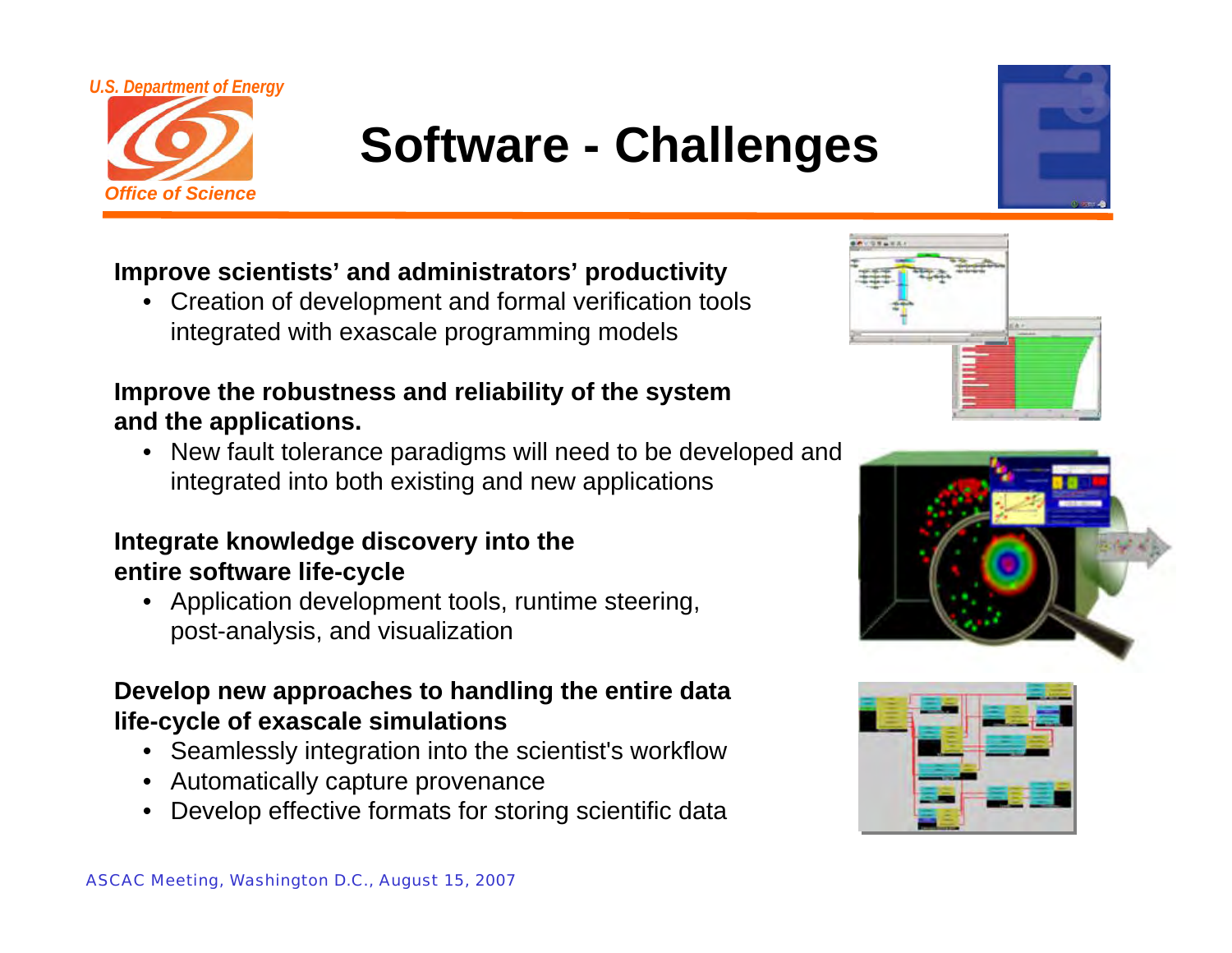

# **Cyberinfrastructure – Findings**



Even for the most basic workflow, such as collecting data, performing a high-performance computation, and analyzing the resulting data, it is rare that all of the necessary people, computing, storage, and analysis systems are within the same location

#### • **Workflow management;**

– Workflow systems today are evolving at a promising rate but show no signs yet of coalescing around a compact set of solutions.

#### • **Collaboration frameworks and techniques;**

- Asynchronous collaboration infrastructure today includes of the use of wikis, blogs, and other emerging social networking tools, whereas synchronous collaboration infrastructure include context and location-aware persistent visualization and collaboration environments
- **Data management and movement of exascale datasets and data collections;**
	- Many researchers today who are creating terascale and petascale datasets find that they spend a significant portion of their time managing data rather than scientific investigation.
- **Authorization and authentication for flexible interdisciplinary computational science teams ("virtual organizations");** 
	- Currently, cyberinfrastructure management tools for the largest HPC systems are mostly collections of scripts and tools not well suited to managing these systems. and
- **Management tools, techniques, and methodologies to understand performance of the infrastructure and to protect it from attack, disruption, and data loss.** 
	- Most organizations protect their information technology resources through a defense-in-depth approach that covers network, host and application security technologies, provides cyber security awareness, skills development and training to staff and users and details cyber security policy and standards.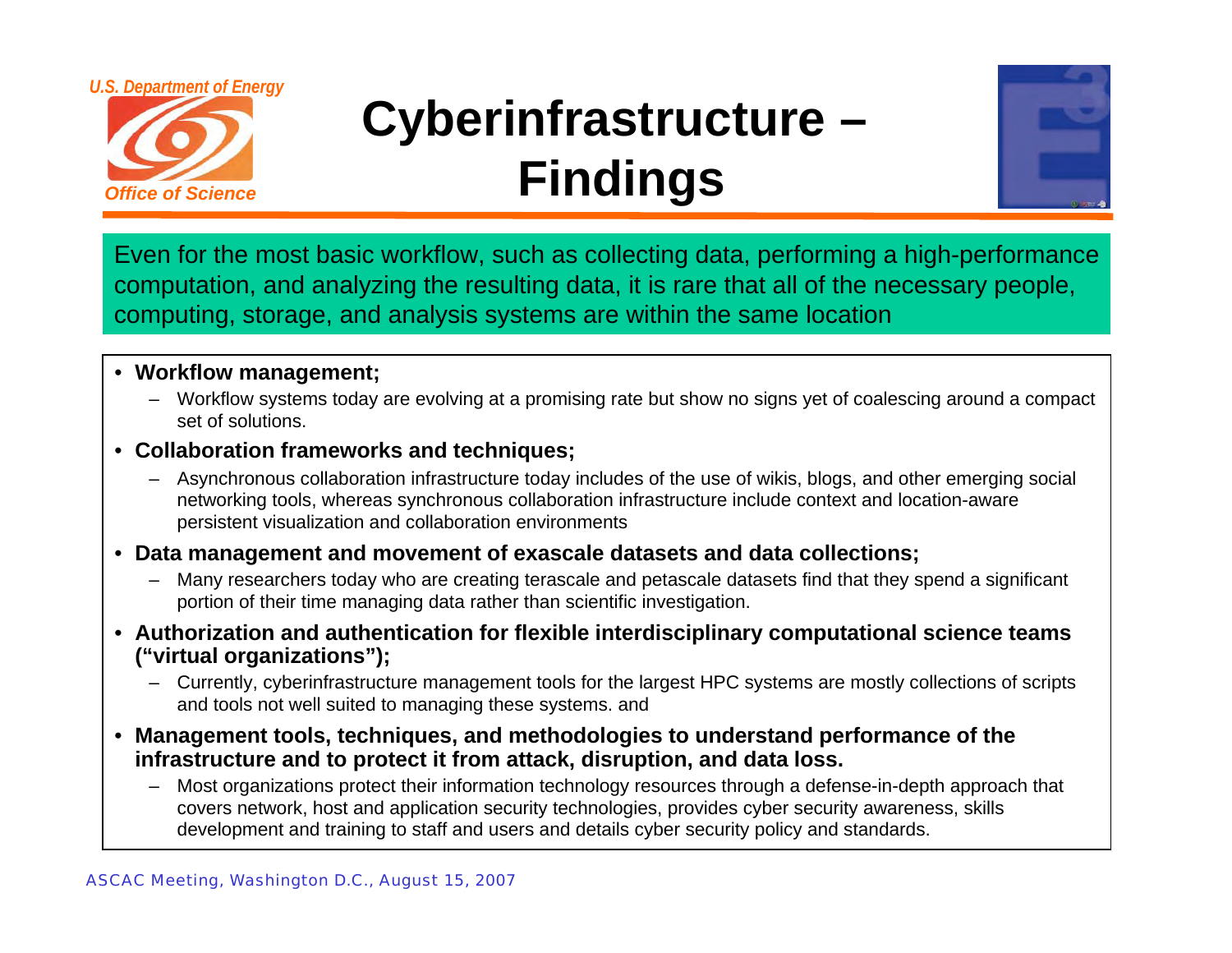

# **Cyberinfrastructure - Challenges**



- • **Representing information and reducing information** overload in a natural, usable, collaborative manner so that it is understandable and accessible to the researchers involved.
- **Scalable, flexible, and federated approach to authentication and authorization** and to the creation and management of the virtual organizations that manage collaboration resources
- **Higher performance data management and movement tools** and techniques must be developed for data centers and archives, portals, and intersite and intrasite file transfers.
- **Tools and techniques for the configuration, verification, troubleshooting, and management** of complex systems
- Exascale resources will not have commercial security products available that scale to line rates or capacities for months or even years after the exascale resources are deployed
- A key challenge to cyber security methodologies and tools of the future will be the creation of <sup>a</sup>**framework and semantics for integrating information** in the individual cyber security component systems for situational awareness, anomaly detection, and intrusion response.
- Tools for data transfer must be developed that use **dedicated channels** to separate data from control communication and facilitate the application of graded levels of control for exascale. Control sessions represent the primary threat.

### Many challenges are scale independent, but some are more acute at the Exascale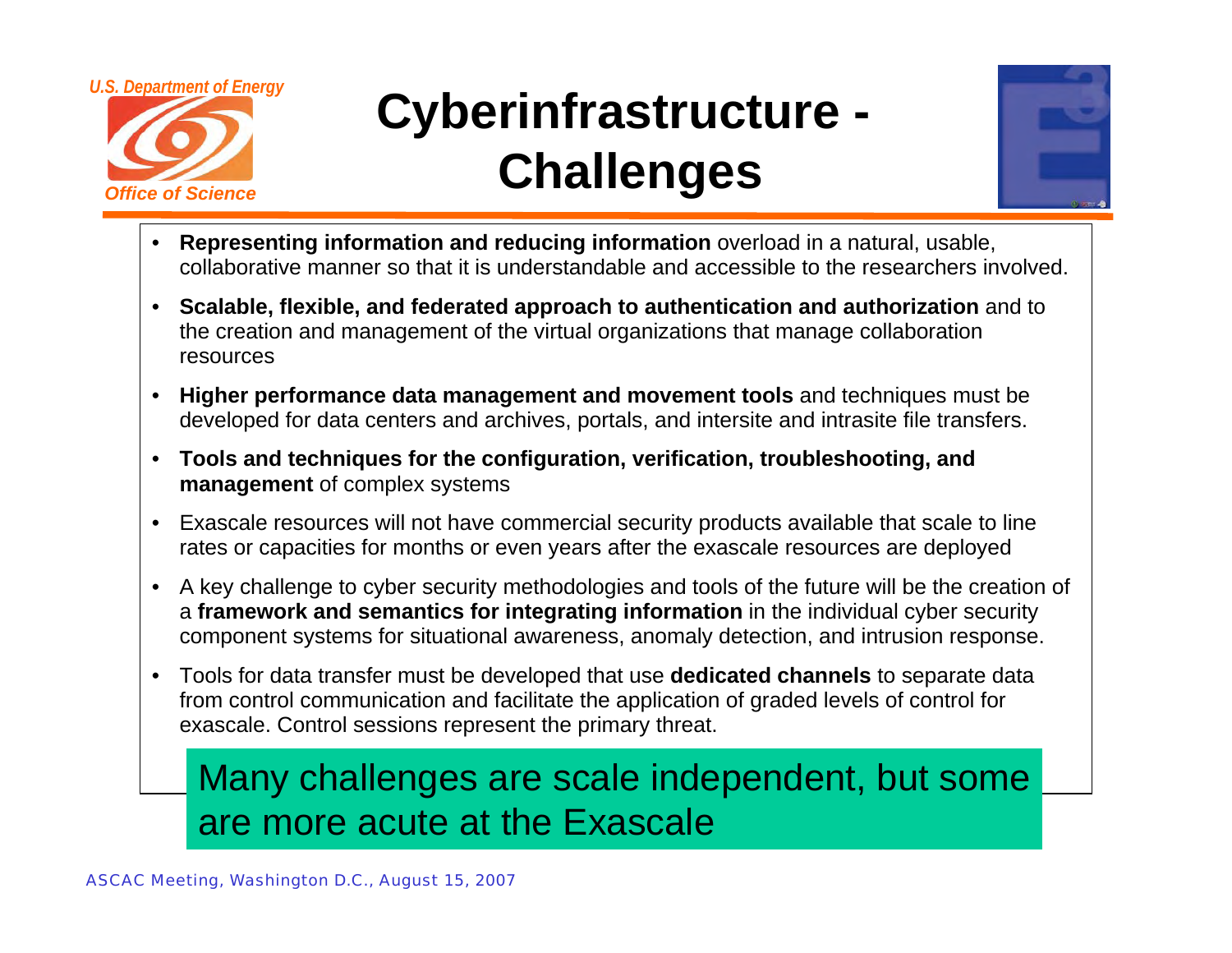

# **Advanced Architectures Findings**



- **Exascale systems are likely feasible by 2017**±**2**
- **10-100 Million processing elements (cores or mini-cores) with chips perhaps as dense as 1,000 cores per socket, clock rates will grow more slowly**
- **3D packaging likely**
- **Large-scale optics based interconnects**
- **10-100 PB of aggregate memory**
- **> 10,000's of I/O channels to 10-100 Exabytes of secondary storage, disk bandwidth to storage ratios not optimal for HPC use**
- **Hardware and software based fault management**
- **Simulation and multiple point designs will be required to advance our understanding of the design space**
- **Achievable performance per watt will likely be the primary measure of progress**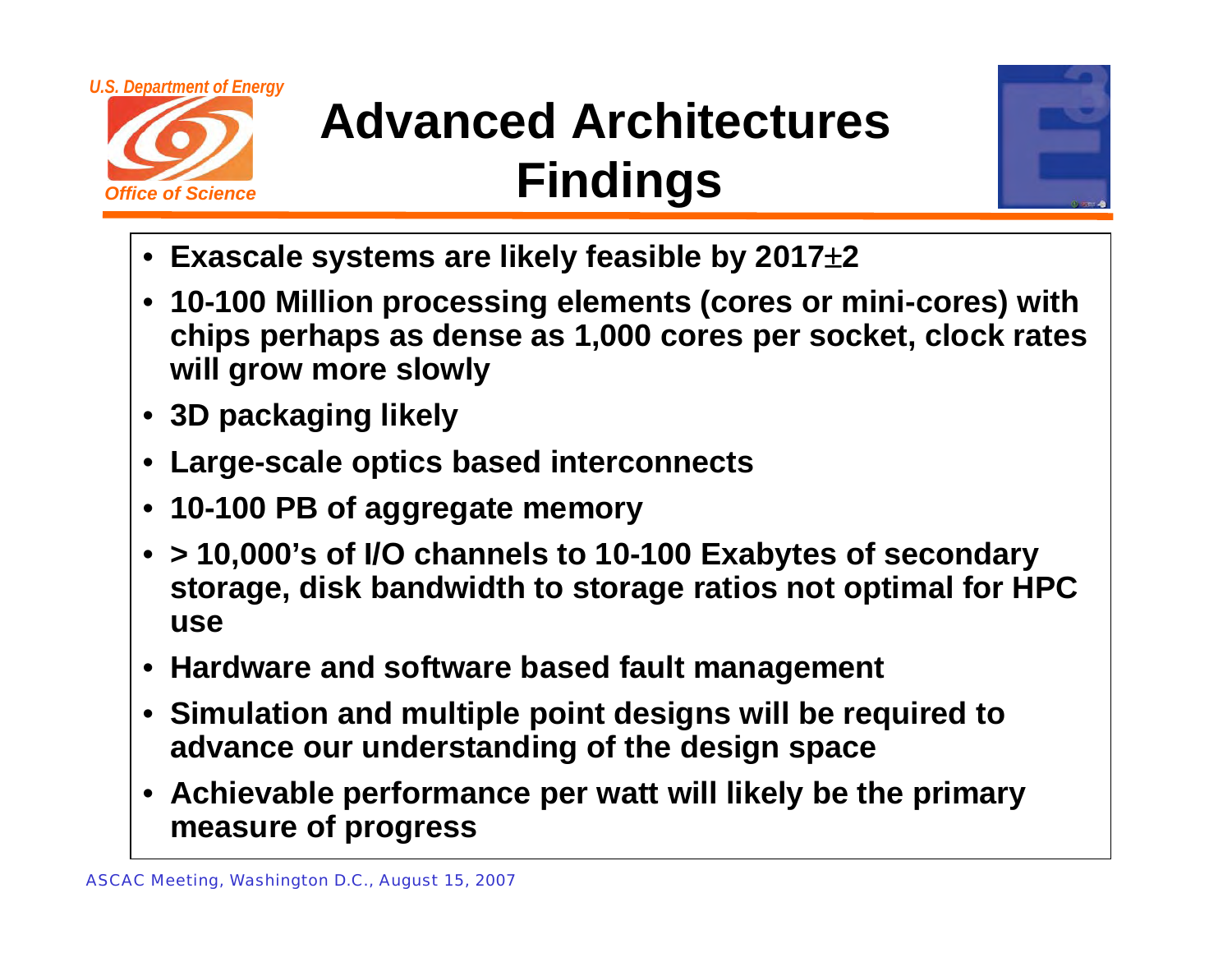

# **Advanced Architectures Challenges**



- **Performance per watt — stretch goal 100 GF/watt of sustained performance** <sup>⇒</sup> **10 MW Exascale system**
	- Leakage current dominates power consumption
	- Active power switching will help manage standby power
- **Large-scale integration — need to package 10M-100M cores, memory and interconnect**
	- 3D packaging likely, goal of small part classes/counts
- **Heterogeneous or Homogenous cores?**
	- Mini cores or leverage from mass market systems
- **Reliability — needs to increase by 103 in faults per PF to achieve MTBF of 1 week**
	- Integrated HW/SW management of faults
- **Integrated programming models (PGAS?)** 
	- Provide a usable programming model for hosting existing and future codes